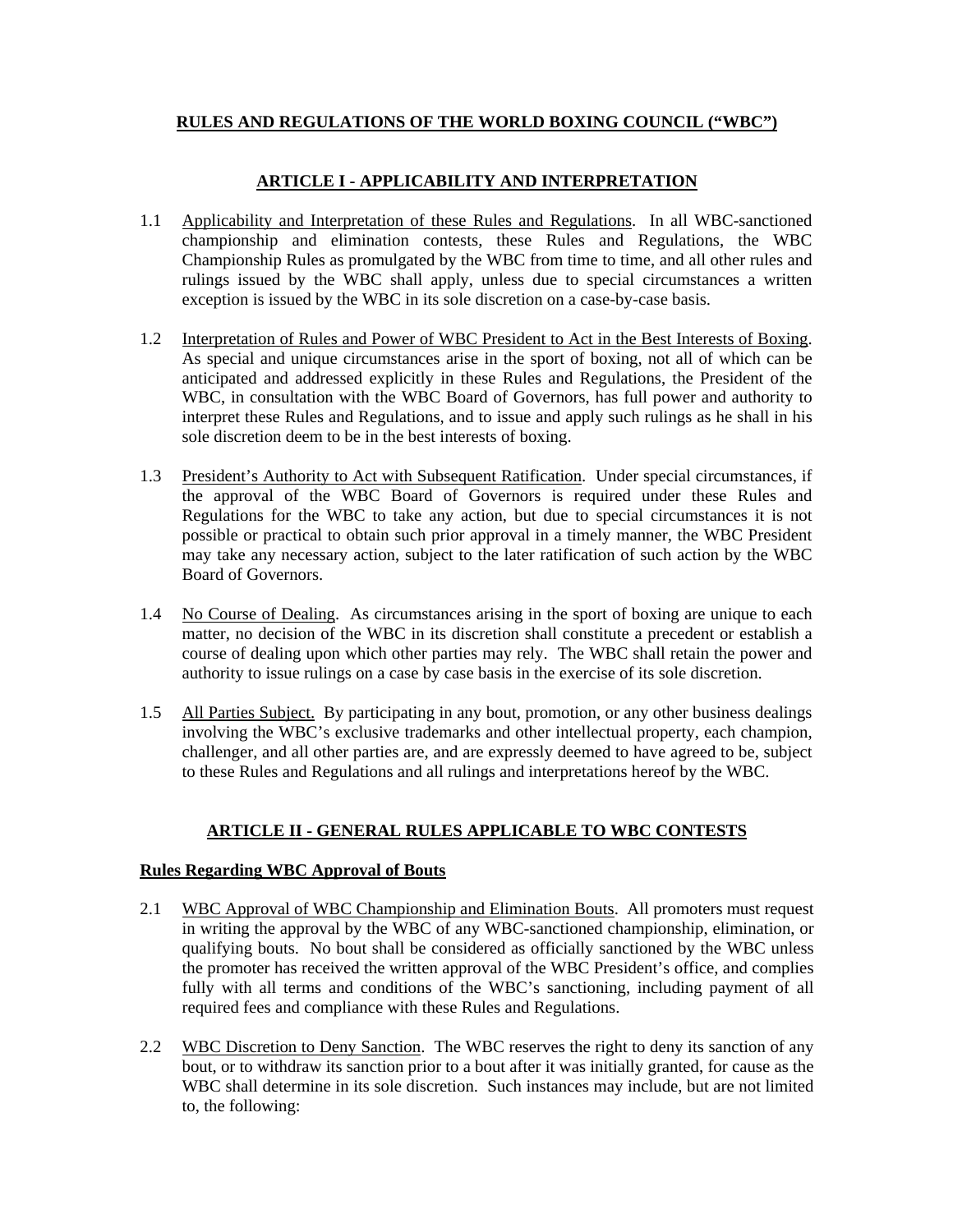- (a) Noncompliance with WBC Rules and Regulations. The WBC may deny or withdraw its sanction of any contest to be held in a jurisdiction that does not respect the WBC's legitimate interest in the conduct of WBC bouts, including enforcement of these Rules and Regulations and the WBC's right to appoint and approve ring officials.
- (b) Violation of the WBC's Principles or Constitution. The WBC may deny or withdraw its sanction of any contest to be held in a jurisdiction that violates the WBC's principles or Constitution.

 The WBC may also deny a bout sanction to any promoter whose actions might be detrimental to the WBC and boxing, if the promoter acts in opposition to the WBC's expressed policies on safety and other measures to protect boxers, or any other violations of the WBC's Rules or Constitution.

- 2.3 WBC's Right to Revoke Sanction after a Contest. The WBC reserves the right to withdraw its sanction of any bout that had been previously sanctioned as a WBC contest under the following circumstances:
	- (a) if (i) the local boxing commission where the bout occurred did not permit the WBC to appoint all the ring officials, or if the WBC did not agree in writing to all ring officials appointed by the local commission for the match, and (ii) the result is that the decision in the contest is different from what it would have been if all officials had been appointed by the WBC and upheld the WBC's rules and standards; or
	- (b) if (i) all Rules and Regulations, Championship Rules, and rulings of the WBC are not complied with, and (ii) the result is that the decision in the contest is different from what it would have been if all of the WBC's rules and standards had been properly applied.

Under such circumstances, upon an affirmative vote of  $2/3<sup>rd</sup>$  of the WBC Board of Governors, the WBC may withdraw its sanction of the bout as a WBC contest. In either circumstance, whether the decision would have been different under the WBC's rules and standards is to be determined solely by the WBC in its sole discretion.

 If the bout was a WBC title contest, it will be deemed to have been a non-title bout. If the bout was a WBC elimination contest, WBC sanctioning will be withdrawn from the match, and neither boxer will gain any rights to a mandatory contest or final elimination bout, nor be eliminated from contention as a result. (The WBC may, in its discretion, accept or reject the action of the bout in determining its ratings of the boxers.)

 In such cases, the ruling of the WBC will not affect the final determination of the local boxing commission regarding the decision in the contest. However, the decision of a local boxing commission can never interfere with the power and authority of the WBC to grant or withhold sanctioning any contest as a WBC championship or elimination bout, or to recognize or withhold recognition of any boxer as a WBC Champion or Challenger.

 If WBC sanctioning is withdrawn after a contest under this rule, the WBC will still retain all sanction fees and expenses, as the promotion will have benefitted from the marketing value brought to the bout as a result of having been originally sanctioned by the WBC, and because the event was promoted using the WBC's exclusive and proprietary trademarks and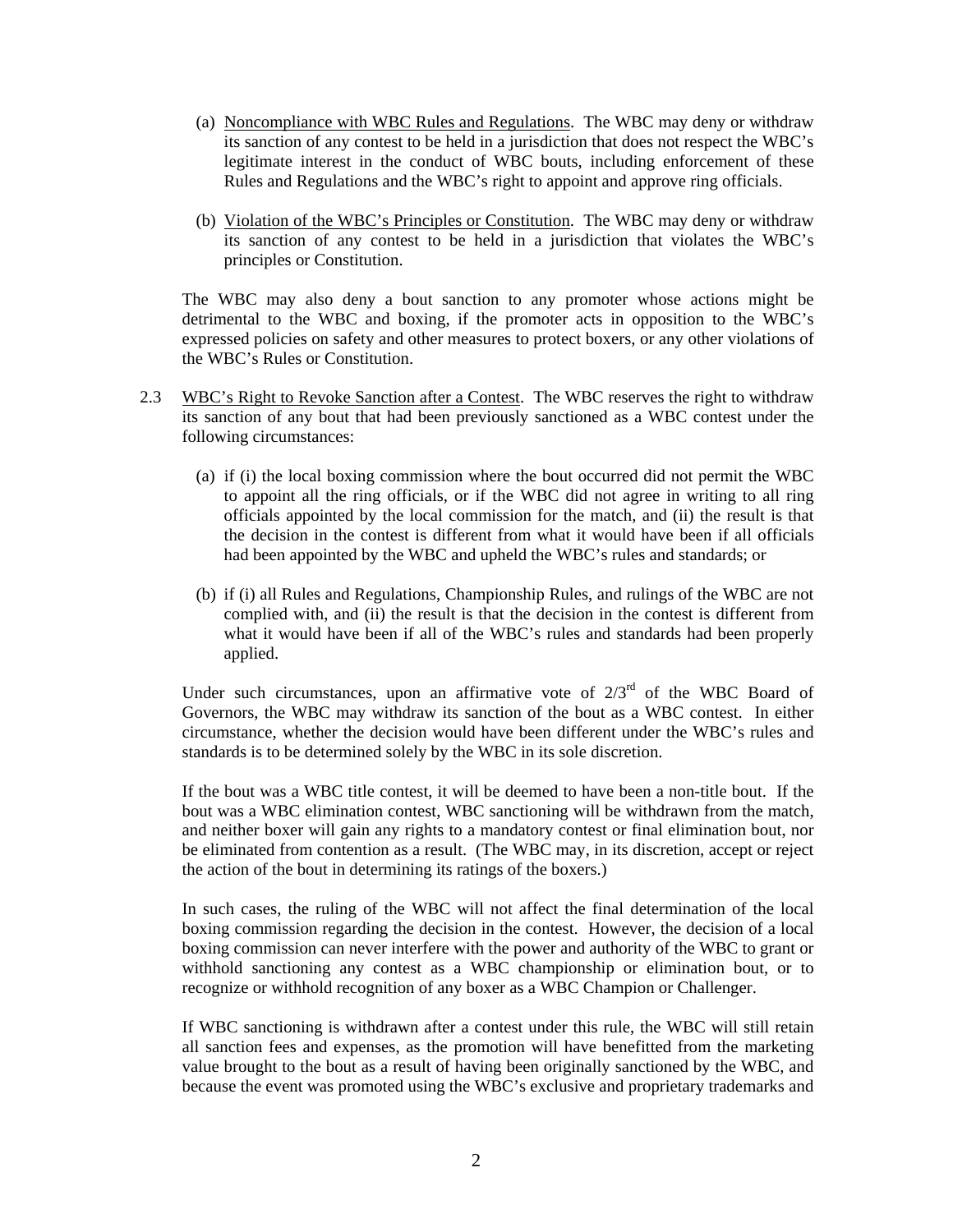other intellectual property, including but not limited to commercial designations, trade names, trademarks and copyrighted materials.

2.4 Disputes between a Boxer and a Boxer's Representative. In the event of a dispute in which a manager, promoter, or other representative claims contractual rights with respect to a boxer, the WBC may order that the boxer may compete in the bout on the condition that a portion of the boxer's purse shall be withheld and deposited in escrow until the time that the dispute is resolved. In such cases the boxer must also agree in a manner satisfactory to the WBC to indemnify the WBC and hold it harmless from any and all claims, demands, causes of action, and liabilities of any kind or nature with respect to the matter.

### **Purse Offer Procedures**

- 2.5 Adherence to Purse Offer Procedure. The purse offer procedure shall apply when the boxers and their representatives cannot reach an agreement on financial terms during the free negotiations period. In such instances, this purse offer procedure shall be respected at all times, and shall not be affected by any promotional agreements in which a promoter has options on either or both boxers in such bouts.
- 2.6 WBC's Authority to Modify. The WBC has the authority to modify these purse offer procedures, including all timetables and the respective percentages of the bout purses payable to the boxers, in special circumstances as determined by the WBC in its sole discretion.
- 2.7 Notifications When Bouts Ordered. Upon ordering a title or elimination bout, the WBC shall provide notification to the boxers or their representatives at their last known contact information registered with the WBC. It is the sole responsibility of each boxer and boxer's representative to provide the WBC Secretary with contact information specifically designated for all notices required under the WBC Constitution or these Rules and Regulations. The WBC is not and shall not be held liable for the failure of a boxer or any boxer's representative to keep the WBC advised of their current contact information for such notices.
- 2.8 Free Negotiations Period. After the WBC orders a bout, there shall be a period of thirty (30) days for the parties to negotiate, finalize, execute, and file a contract for the match. Should the parties fail to execute and file a contract with the WBC by the end of such period, the period of free negotiations shall be closed.

 The WBC may, by notification to the parties, shorten or lengthen the free negotiation period in special circumstances as determined by the WBC in its sole discretion.

2.9 Request for Purse Offer. Should the free negotiation period not result in signed bout contracts or notification of an agreement being filed with the WBC, the WBC shall issue a public announcement requesting that promoters file purse offers bids to promote the bout. Promoters then currently registered with the WBC may in writing request that the WBC, as a courtesy, send them individual notifications of a request for purse offers. The announcement requesting bids will contain the date, time, and place for the purse offer ceremony.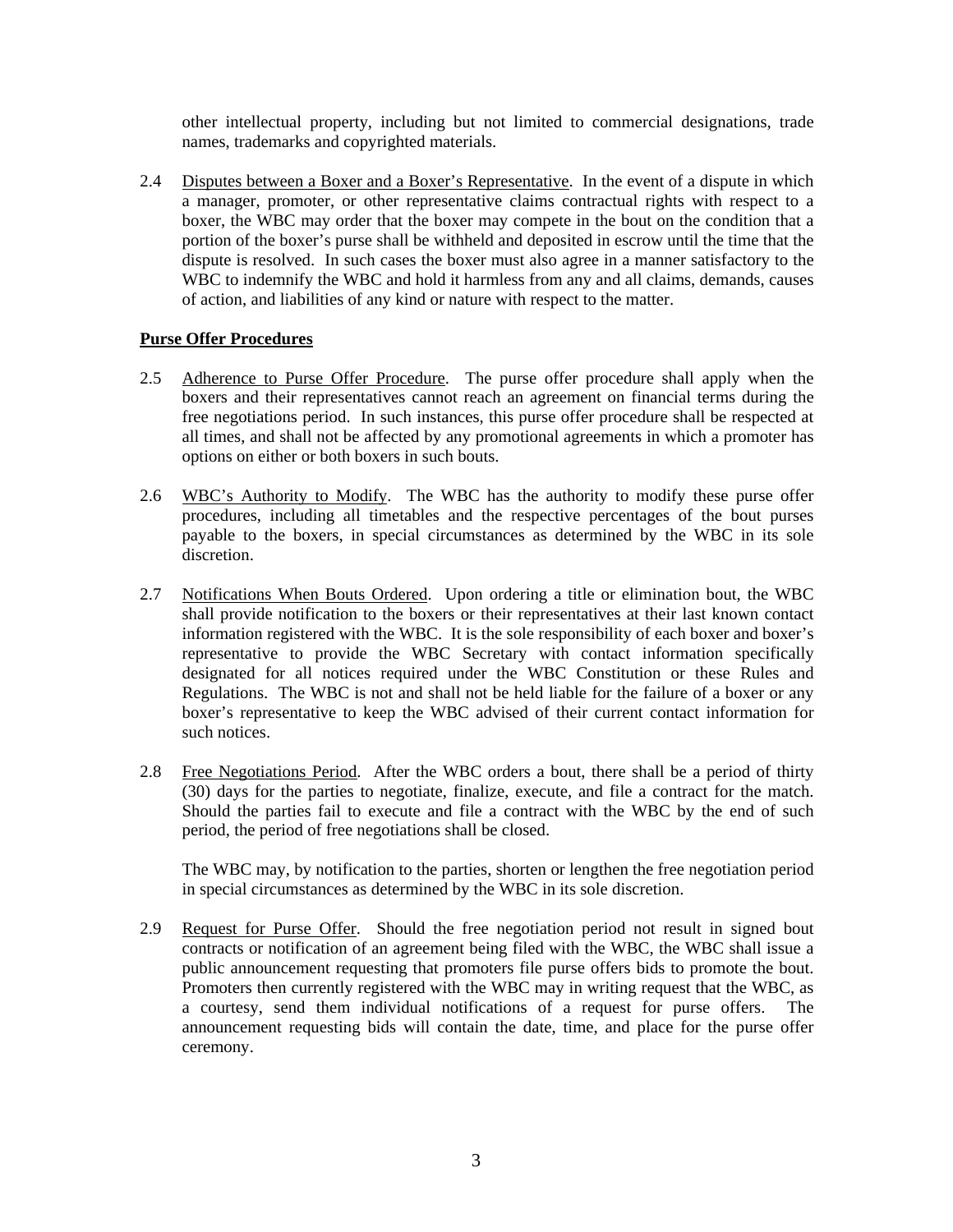The period for purse offers to be filed will be, and the purse offer ceremony shall be held, 15 calendar days from expiration of the free negotiation period, unless such period is reduced or extended by the WBC in its sole discretion.

- 2.10 Extension If No Bids Received. If no bids are received by the time and date specified in the announcement, the period for receipt of bids may be extended by the WBC for an additional fifteen (15) calendar days, and the boxers or their registered representatives shall be notified.
- 2.11 Privilege to Participate in a Purse Offer. The WBC may reject any purse offer bid received from a promoter not in good standing with the WBC (that is, any promoter who has (i) failed to pay all sanction fees, yearly licensing fees, or any other fees, expenses, or fines payable in accordance with these Rules and Regulations, or (ii) is suspended, expelled, or subject other discipline by the WBC). The WBC may also reject any purse offer bid received from a promoter who has failed to execute and file with the WBC (i) the WBC Registered Promoters Agreement and (ii) the WBC World Title Bout Authorization Agreement for Promoter.

 Each promoter participating in a purse offer procedure shall pay a non-refundable fee to the WBC as follows:

| Heavyweight division bid:                            | \$10,000 |
|------------------------------------------------------|----------|
| Cruiserweight to middleweight division bid:          | \$7,500  |
| Superwelterweight to superbantamweight division bid: | \$5,000  |
| Bantamweight to strawweight division bid:            | \$2,500  |

 If a promoter is participating in more than one bid scheduled on the same day, only one payment will be assessed to such promotional company.

 The requirement to provide such fee is mandatory and will only be subject to being altered by the WBC in its sole discretion.

- 2.12 Rejection of Commonality of Bidders. The WBC in its discretion may reject any purse offer bid if there is commonality of ownership or control among two or more of the participants.
- 2.13 Format of Purse Offer Bids. Each purse offer bid should be submitted using the WBC's approved purse offer form. The WBC in its sole discretion may, but is not required to, accept any purse offer bid in an alternate format.
- 2.14 Submission of Purse Offer Bids. The WBC may reject any purse offer bid submitted after the time and date set forth in the announcement for the opening of bids. Purse offer bids should be presented in person by the date, time and at the place set forth in the announcement of the solicitation of said bids. A bid may also be sent by fax or email to the WBC official conducting the purse offer ceremony. It is the sole responsibility of the participant to confirm actual receipt of any purse offer bid to the WBC official conducting the purse offer ceremony. The WBC will handle all bid received with strict confidentiality prior to the purse offer ceremony.
- 2.15 Purse Offer Ceremony. At the official purse offer ceremony for a bout, the WBC shall reveal all properly-submitted bids, and the promoter that has made the highest offer of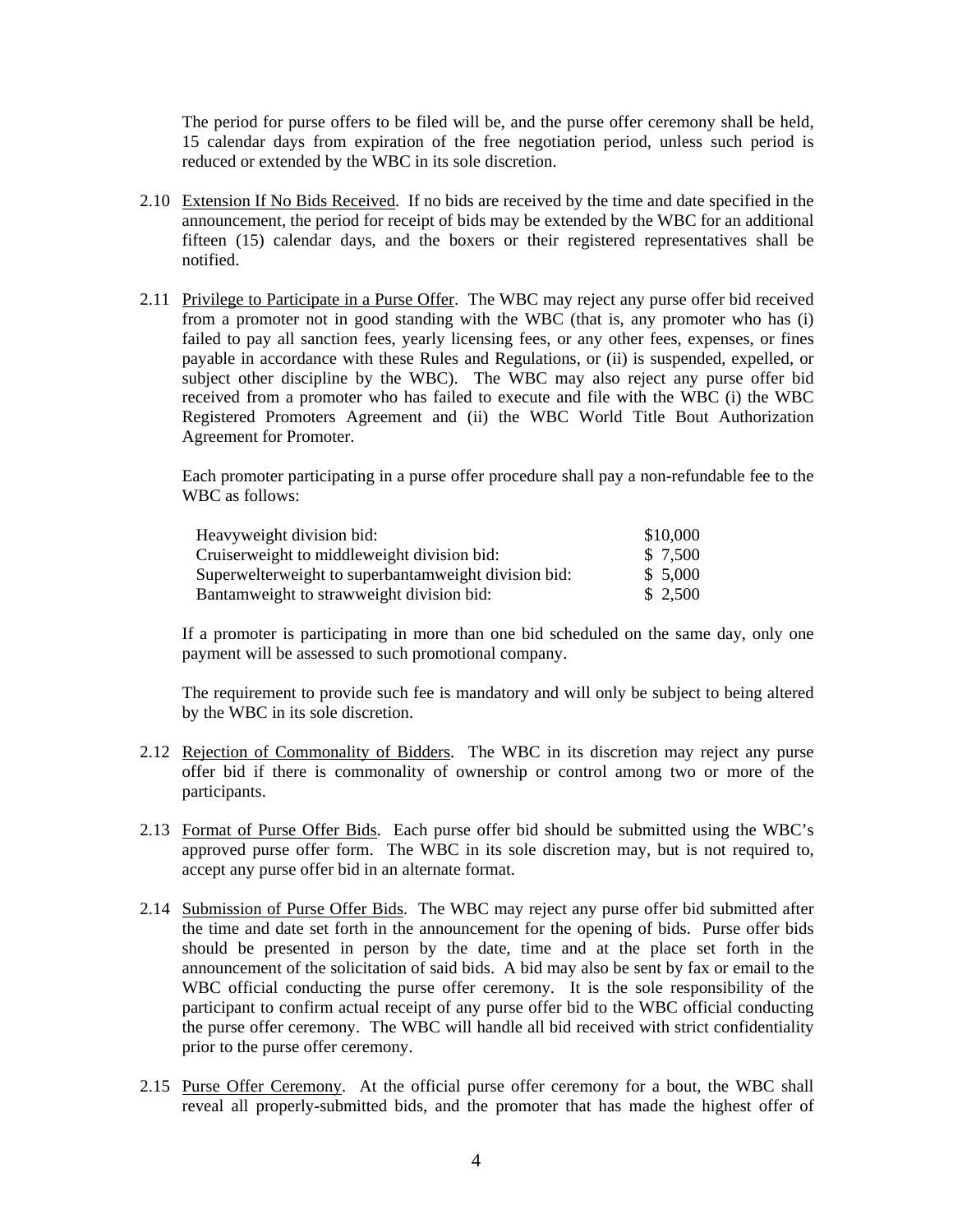compensation to the boxers shall be awarded the championship match. The WBC may reject any bid that contains any contingency, such as purses subject to income projections, or any bid stating that a promoter will bid a percentage or dollar amount over the bid by other promoters. Any interested promoter may attend and observe the purse offer ceremony.

- 2.16 Winning of Purse Offer. The WBC shall notify the winning promoter of his winning bid. Minutes of the purse offer procedure shall be written, signed, and delivered by and to the participating parties and the boxers or their representatives.
- 2.17 Division of Proceeds in a Purse Offer. The net purse offer (after deduction of all sanction fees payable to the WBC hereunder) shall be divided as follows:
	- (a) 70% for the champion and 30% for the challenger in title bouts; and
	- (b) 50% to each contender in the case of vacant titles or elimination bouts;

provided, however, that the WBC Board of Governors may by a majority vote, modify the division of purse offer proceeds between boxers in a purse offer in unusual or special cases, such as consideration of outstanding marketing value of one of the boxers, as the WBC shall determine in its sole discretion. The modification of the split shall be limited to 60- 40% and 55-45%, except in the most exceptional circumstances, in which the split may be modified to 50-50%.

- 2.18 Boxers' Obligations Regarding Purse Offer Bids. The interested boxers must accept the winning bid and participate in the match, as the WBC may deem that any boxer who does not agree to participate in a bout on the terms of the winning purse offer has forfeited his privilege as a WBC champion or challenger. For a champion to be deemed to forfeit his title as a result, the WBC Board of Governors must confirm such forfeiture by  $2/3<sup>rd</sup>$  vote.
- 2.19 Promoter's Deposit after Winning Purse Offer. Unless otherwise permitted by the WBC in its sole discretion, the promoter who wins a purse offer must, within ten (10) calendar days after the purse offer ceremony or as otherwise ordered by the WBC, deposit with the WBC ten percent (10%) of the total amount of his offer. If such 10% deposit is not made by the winning promoter as required, the WBC may in its discretion deem that the promoter has forfeited his right to promote the bout, which will be granted to the second highest bidder.

 The balance of the deposit, after deduction of all applicable sanction fees, will be returned to the promoter at the time of the title bout. In the event the promoter does not promote the bout according to the terms of his winning bid, the WBC may, in its sole discretion, order that the promoter has forfeited such deposit, which the WBC may then distribute to the boxers in accordance with the purse split, or retain as a penalty.

- 2.20 Failure to Promote a Bout. If a promoter who won the purse offer relinquishes the right or fails or refuses to promote the championship bout, the right to promote the bout will be granted to the second highest bidder, if any, provided however, that if in the discretion of the WBC the second-highest bid was too low, the WBC may initiate another purse offer procedure.
- 2.21 Purse Offer Contracts. After winning a purse offer, the promoter shall within seven (7) days present championship bout contracts, either on the WBC's form or in a form deemed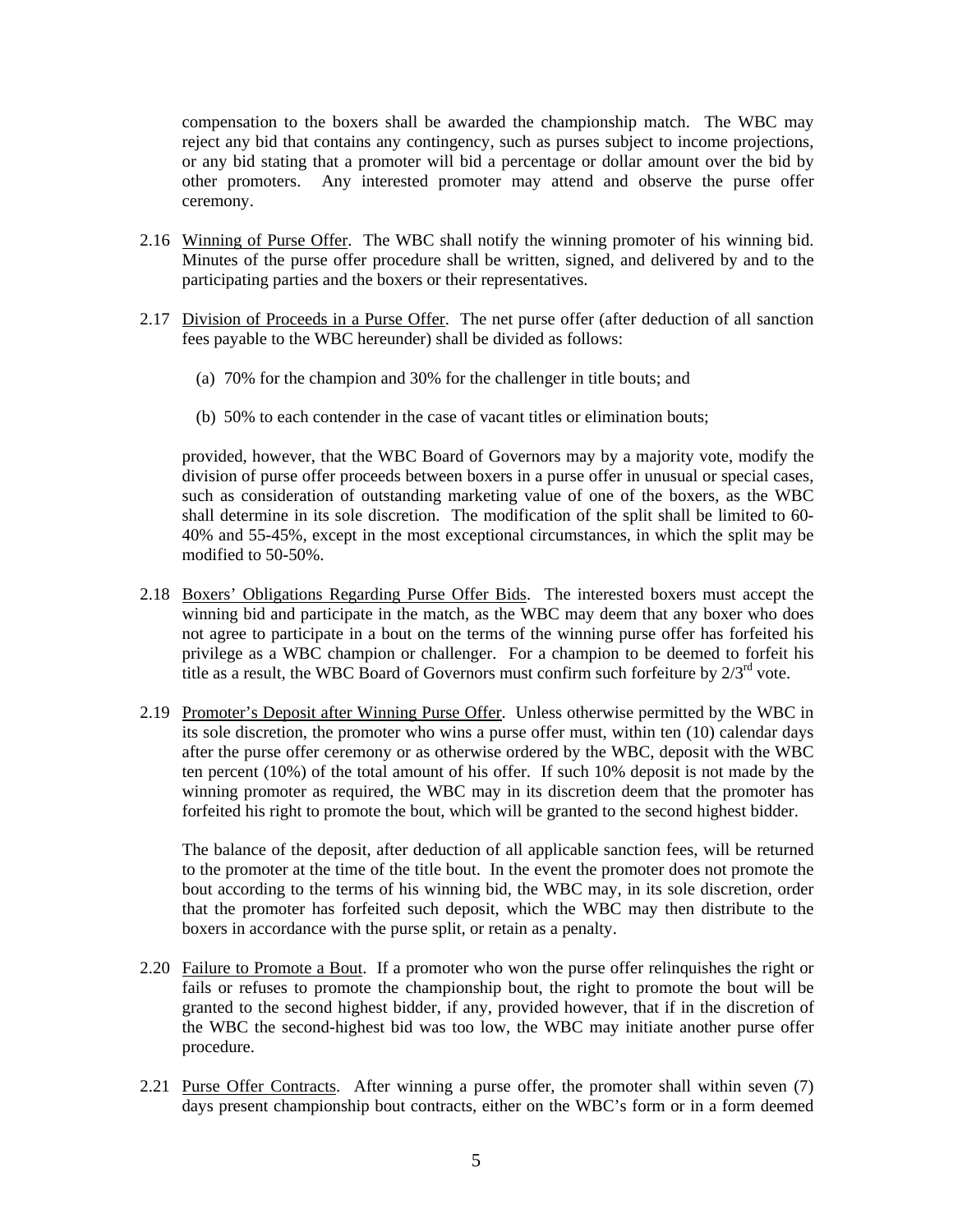to be acceptable by the WBC in its sole discretion, to each boxer or the boxer's representative to be signed and delivered to the WBC within twenty-one (21) calendar days after the purse offer ceremony. The promoter will have fifteen (15) calendar days after the purse offer ceremony to inform the WBC in writing of the location and date of the bout. The WBC may alter either or both periods for cause as determined in its sole discretion.

2.22 Failure to Sign Purse Offer Contracts. If a promoter has presented to the boxers bout contracts in a WBC accepted form within the required deadline, but either or both boxers have not signed and returned the contract, the promoter will not be deemed at fault, and will be deemed to have complied with his obligation to file the contracts in a timely manner.

 If the promoter has presented a WBC approved contract, and a boxer or boxer's representative fails to sign the contract within the required period after the purse offer ceremony, or if the boxer otherwise refuses to participate in the bout for the promoter who won the purse offer, the WBC shall have the power to impose disciplinary actions upon such boxer and/or or boxer's representative, including but not limited to forfeiture of title or challenger status, or any other measure the WBC deems appropriate in its sole discretion.

2.23 Timing of a Bout. A promoter must promote the match within ninety (90) days winning a purse offer, subject to modification at any time by the WBC in its discretion. The WBC may withdraw a promoter's privilege to promote any bout if the promoter is unable to comply with such time limit.

#### **Rules Regarding Special Circumstances Affecting Purse Offers**

- 2.24 Amount of Purse Offer Bids and New Bids. The WBC reserves the right to refuse any purse offer if deemed to be too low. In the event of identical high bids, new purse offers will be taken from those promoters who submitted the identical high bids, or they may agree to co-promote. New bids may be taken at the same purse offer meeting if the interested parties are present. If one or more of the promoters who submitted identical higher bids are not present, new sealed or confidential bids shall be submitted to the WBC within seven (7) calendar days from the original opening of the bids.
- 2.25 Boxers Must Have No Contractual Restrictions. The WBC may reject as unavailable any boxer who has contractual or legal restrictions that would prevent the boxer from complying with his obligations to engage in free negotiations under these Rules and Regulations. Each boxer is solely responsible for notifying the WBC of any such contractual restrictions. Absent any such notification, the WBC may assume that there are no contractual or legal obligations that would interfere with a boxer's ability to freely negotiate for a bout. In the event that a boxer fails to timely notify the WBC of any such contractual or legal restriction, the WBC may subject such boxer to disciplinary action, including a fine or removal of WBC status.
- 2.26 Non Applicability of Purse Offer Procedure. The purse offer procedure herein will not be applicable in a situation when in free negotiations a boxer is offered a purse at least ten (10) times the highest purse made by the boxer, based on registered contracts and other information made available to the WBC. In the event that a boxer is offered at least ten (10) times his highest purse refuses to accept it, the WBC may remove the boxer's WBC status and order an alternate challenger.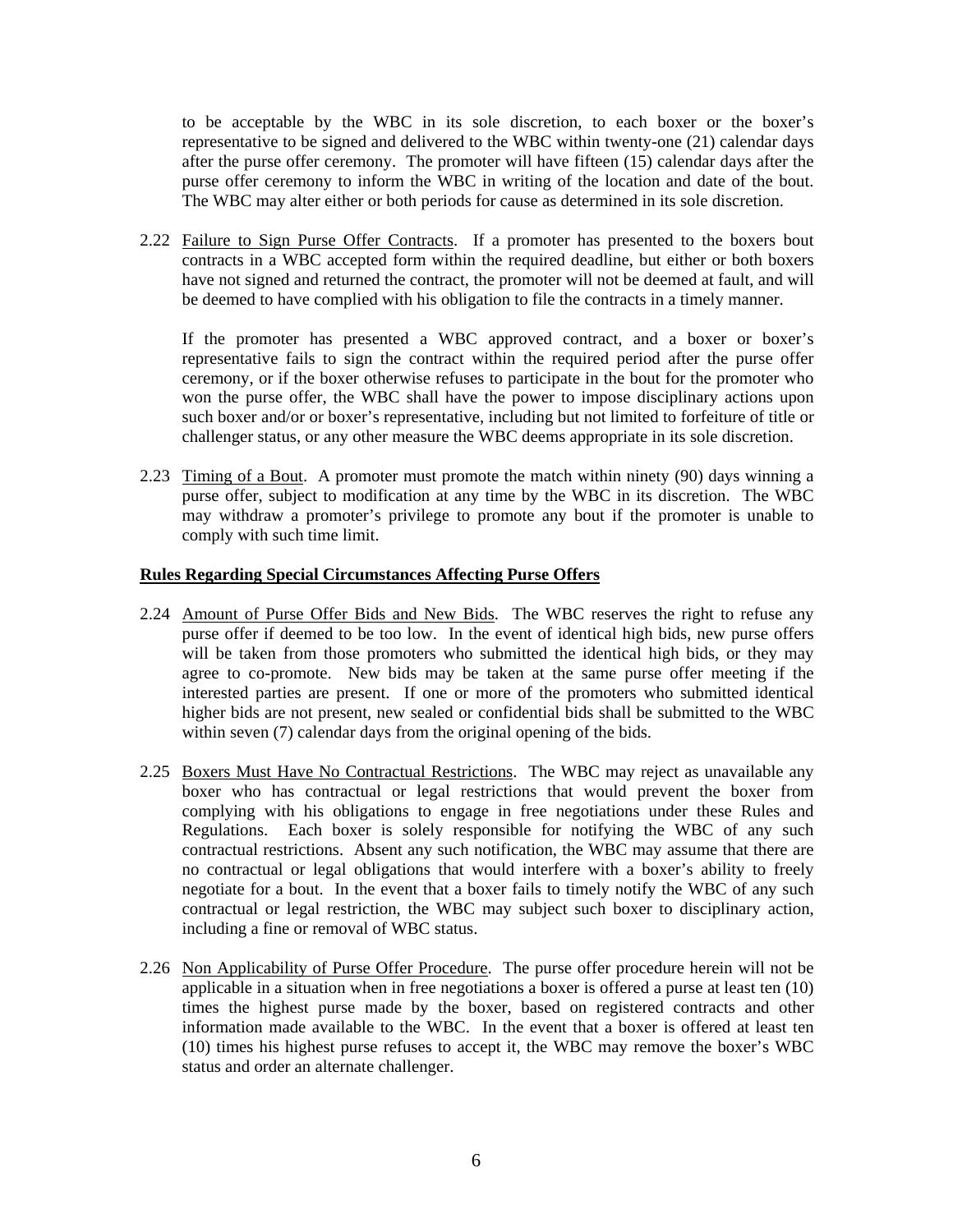2.27 Rights of Promoters Holding Options. Notwithstanding anything to the contrary which may be contained in these Rules and Regulations, if a promoter holds a duly registered, binding, and approved option to promote a bout of a boxer, but: (a) is unable to finalize a contract for a mandatory championship bout within the time periods prescribed herein; or (b) is not successful in winning the purse offer for the bout, the WBC may in its sole discretion order that the winning promoter and affected boxer shall pay to the promoter holding the option an amount equal to 25% of the amount by which the purse payable to the boxer in the winning purse offer exceeds the amount that was guaranteed to the boxer under the option (or any higher amount that had been offered to such boxer by the promoter holding the option during the free negotiations period.

Under such circumstances, it shall be the obligation of the winner of the purse offer to pay such amount direct to the promoter holding the option at the same time that the purses are paid to the boxers for the ordered bout. For example, if a promoter has a valid option to promote a champion's next bout, under which the champion will receive a guaranteed US\$100,000 purse (and no higher purse was offered to the boxer by such promoter during free negotiations), and in the purse offer won by another promoter the champion is guaranteed \$200,000, then the promoter holding the option would be entitled to payment of US\$25,000, which is 25% of the excess of the purse offer (\$200,000) over his option (\$100,000).

- 2.28 Modification of Purse Offers. If at any time after a purse offer the boxers and the promoter agree to reduce the amount of the purse, the sanction fees payable to the WBC will nevertheless be based upon the original purse offer and not pursuant to any reduced terms, due to the WBC's role in maximizing the value of the bout.
- 2.29 Single Purse Offer Bids. If only one promoter presents a bid in a purse offer, he will be allowed to promote the bout unless the Board of Governors considers the offer so low that it would be detrimental to the best interests of the boxers, in which case the WBC will undertake efforts to improve the boxers' purses.
- 2.30 Authority of the President in Purse Offers. The WBC President or his designee shall have the authority to resolve any issue regarding purse offers if the situation if not otherwise provided for in these Rules and Regulations, or to act in their discretion to take whatever action they deem necessary and appropriate regarding purse offer procedures to preserve justice and equality.

### **Rules Regarding Contractual Arrangements**

- 2.31 Privileges of WBC Registered Promoters. All promoters who are registered and in good standing with the WBC shall have the right to register contracts for championship and elimination bouts with the WBC, promote any WBC-sanctioned championship or elimination match, participate in WBC purse offer procedures, register option contracts with the WBC, and participate in any other pertinent activity within the WBC's operating procedures.
- 2.32 Filing of Official Championship Bout Contracts. All contracts for WBC-sanctioned bouts must be filed by the promoter with the WBC. If the bout is the result of a purse offer, the contracts must be on the official WBC form, unless the parties submit a mutually-agreed contract in alternate format acceptable to the WBC. The official WBC forms of Registered Promoters Agreement, Authorization Agreement from Promoter, and Champion and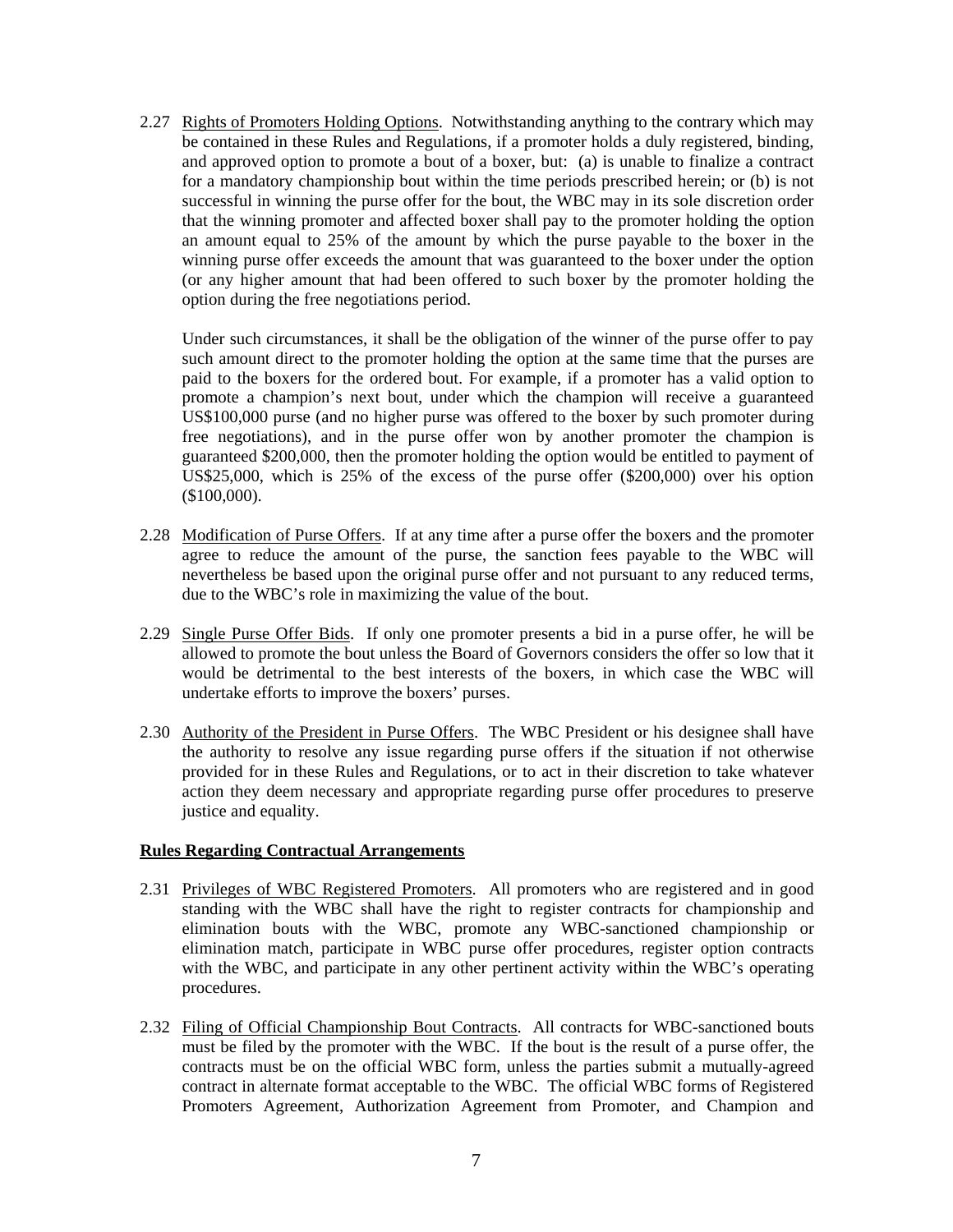Challenger Compliance Agreement must also be executed and filed with the WBC. It is the responsibility of each promoter to ensure that bout agreements are properly executed by the boxers or their valid and legally authorized representatives in accordance with these Rules and Regulations.

- 2.33 Registration of Management Contracts. To be recognized by the WBC, all contracts between boxers and their managers, promoters, agents, or other representatives must be filed by such parties with the WBC. Alternatively, the WBC may in its sole discretion accept a certificate of the governing boxing commission or federation confirming that is has received and has such contract on file, provided that the parties consent to the WBC obtaining any such contract from such commission or federation.
- 2.34 Mandatory Option for Title Bouts. At the request of the promoter of a WBC World Championship, at the time of execution of a contract resulting from free negotiations but not purse offers, the challenger shall grant one (1) option for his first title defense in the event that he is successful in his challenge. In order for an option clause to be recognized by the WBC, it must be specific in its terms as to the boxer's compensation and the period during which it may be exercised.

 This Rule is not applicable if it is prohibited in the jurisdiction where the related contest will take place or otherwise prohibited by law.

- 2.35 Time Limitations on Mandatory Options. A promoter exercising an option granted to him pursuant to the preceding rule must stage the option bout within six (6) months from the date after the initial bout or sooner if ordered by the WBC. The WBC may permit an option to be extended beyond its stated term if the bout cannot be promoted within such term due to matters beyond the control of the promoter, if such option may be extended under such circumstances according to its terms and is legally binding.
- 2.36 Voluntary Options. A boxer may voluntarily grant options to a promoter, and the WBC will recognize such options as valid, binding, and enforceable unless: (1) such options are invalidate due to breach of the terms stipulated in such contract; or (2) the WBC determines that such options are unfair or abusive pursuant to Rule 2.39 below.
- 2.37 Procedures Related to Options. In order to be recognized by the WBC, all option agreements must comply with these Rules and Regulations, be validly executed, and be filed by promoters with the WBC. All bouts held pursuant to options must comply in all respects with these Rules and Regulations.
- 2.38 WBC Bouts Take Priority Over Options. A promoter's exercise of any option is subject to the WBC's right to order or sanction mandatory or voluntary bouts in accordance with these Rules and Regulations, and may not interfere with the responsibilities of any boxer to comply with the rulings of the WBC.
- 2.39 Unfair Economic Value of Option. The WBC may deny its sanction of any match to be held pursuant to an option contract if the economic value of the option is so low that could be considered unfair or abusive toward the boxer, as the WBC may determine in its sole discretion.
- 2.40 Exclusive Promotional Agreements. The WBC does not recognize exclusive promotional agreements between a promoter and a boxer. Therefore, the WBC may deem any such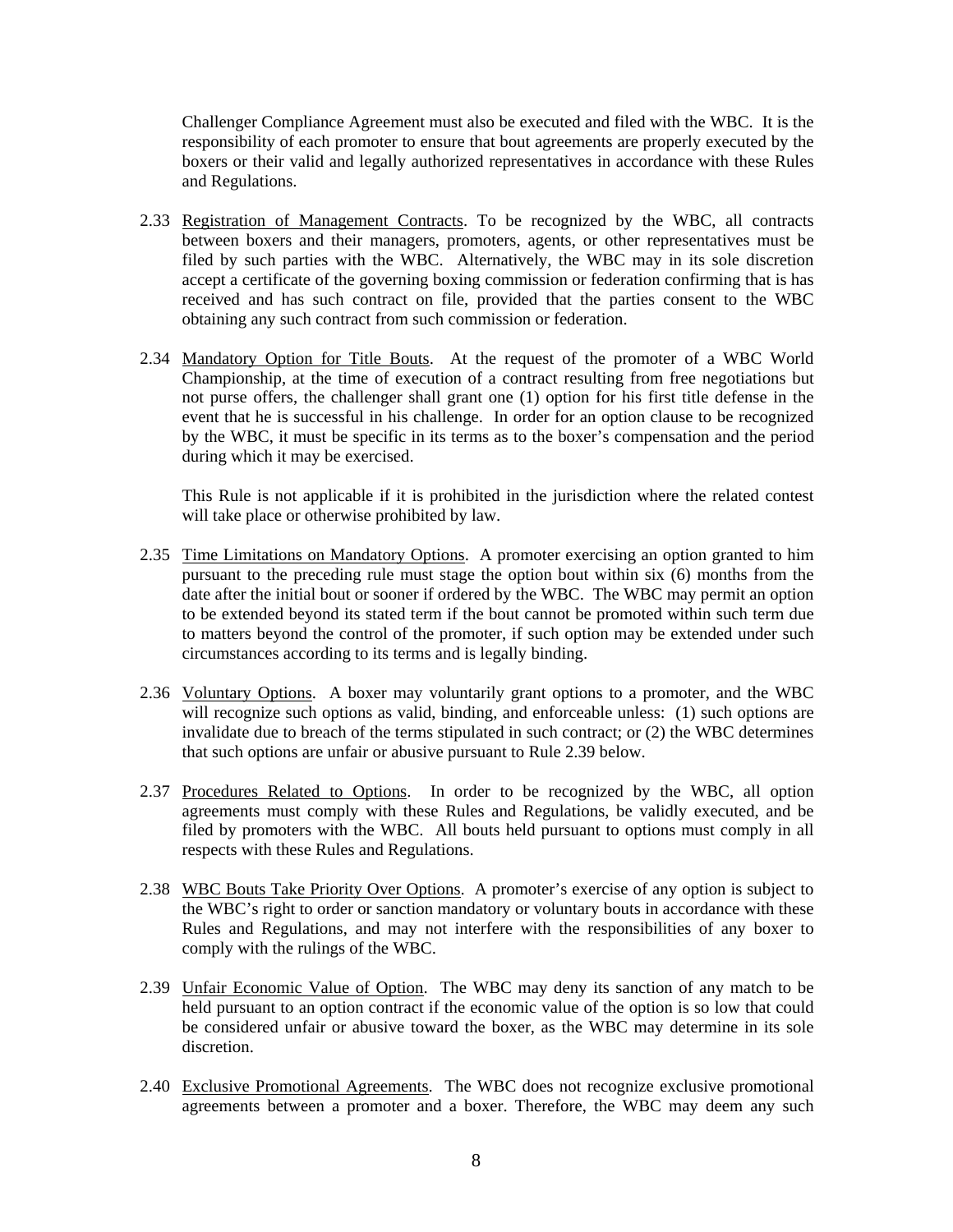agreement to be a contractual impediment to the boxer fulfilling his obligations under the Rules and Regulations.

2.41 Limited License. In consideration of the benefit derived from the use of the WBC's exclusive trademark, accolade, and sanction, each promoter, boxer, and other participant in a WBC sanctioned bout is deemed to consent to the use by the WBC of images, video/digital footage, likeness, and descriptions of such bout and its participants for the purposes of training of WBC officials and members, as well as promotion of the bout, the WBC Championship, and the WBC, but not for commercial use beyond such limited license granted to the WBC hereby.

### **Rules Regarding WBC Officials**

- 2.42 Appointment of Judges and Referees. The WBC President or Executive Secretary shall be responsible for appointing or approving judges and referees as ring officials for each WBC contest. Such officials shall be from countries neutral to the boxers, unless both boxers have the same nationality or residence. The WBC President may, under extraordinary circumstances, reach special agreements with local commissions regarding the appointment of ring officials.
- 2.43 Examinations for Officials. All judges and referees must pass such performance, medical, ophthalmologic, and other tests as shall be mandated by the local commission for the bout, as well as the official's local federation and the WBC.
- 2.44 Conduct of Ring Officials. Ring officials at all WBC-sanctioned matches shall exercise their duties and responsibilities in accordance with the procedures and practices contained in the WBC Ring Officials Guide and the WBC Code of Ethics. Every official appointed by the WBC shall be a member in good standing. Appointment as an official in a WBCsanctioned contest is a privilege, not a right.
- 2.45 WBC Supervisors. The WBC shall be represented at all sanctioned contests by a Supervisor or Supervisors appointed by the WBC President or respective Federation president or committee chairman. With respect to the bout, the WBC Supervisor shall have the authority to make all decisions and take all actions necessary to interpret and enforce these Rules and Regulations and the WBC's rulings, subject only to review by the WBC President and/or Board of Governors.
- 2.46 WBC Representatives at WBC Bouts. The WBC Supervisor shall be seated next to the bout commissioner in order to supervise and tally the scoring of the judges after every round and to be able to perform his other responsibilities. The President of the WBC must also be seated at the apron. The promoter(s) of any WBC-sanctioned contest is also specifically obligated to arrange for or provide tickets for up to five (5) numbered ringside seats to accommodate additional WBC officials and executives in the technical zone, or, if not available, immediately adjacent to the ring.
- 2.47 Promoters' Obligations for WBC Representatives' Expenses. The promoter(s) of any WBC-sanctioned contest shall pay all expenses, including transportation, lodging, meals, and other incidental expenses, of all ring officials, and also for the WBC Supervisor(s), not to exceed two (2) persons. Any attendance by the WBC President or his designee at any WBC-sanctioned contest will be in an official capacity, and the promoter must pay all of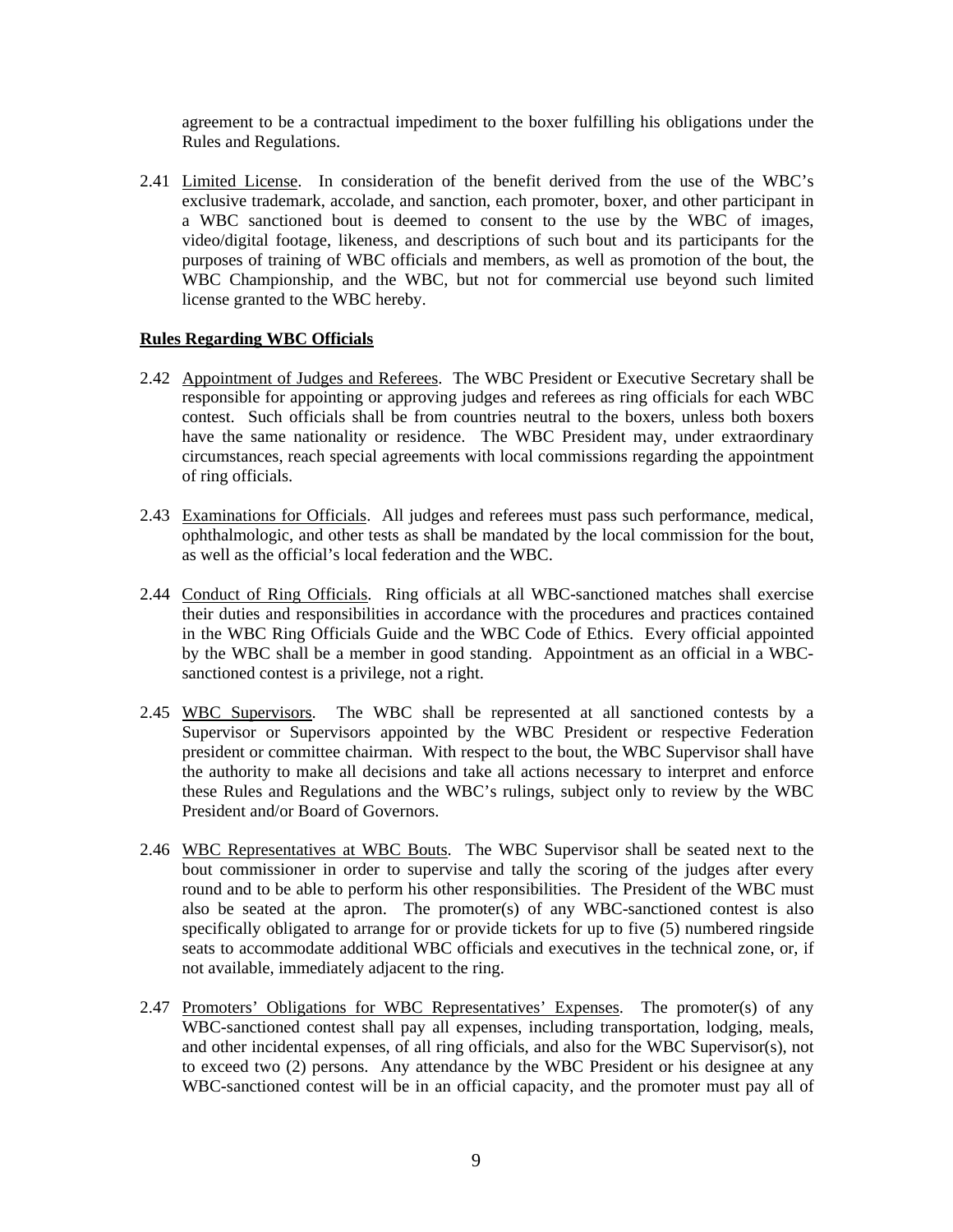the transportation, lodging, meals, and other incidental expenses for the WBC President or his designee to attend the event.

2.48 Fees for Ring Officials. A schedule of minimum fees to be paid to ring officials will be designated by the WBC from time to time, and the promoter must pay the costs of such fees as required. The payment of fees to the ring officials must be made directly by the WBC Supervisor or by the local boxing commission under his supervision.

#### **Rules Regarding WBC Championship Belts**

- 2.49 Belts Provided for Each Division. The WBC will award championship belts to the champions of each weight division. The promoter of any WBC championship is expressly obligated to pay for a new title belt in the event that a new champion is crowned.
- 2.50 Ownership of Belt. Once a boxer wins a WBC championship, the physical belt becomes his property; provided, however, that the WBC retains the exclusive worldwide copyright, trademark, and all other intellectual property rights in any way associated with the appearance, design, or ownership WBC title belts as its sole property. Given these rights, the WBC expressly reserves the right to prevent the display of any WBC title belt in circumstances that the WBC its sole discretion in the event deems inappropriate or that otherwise brings dishonor upon the WBC or the sport of boxing.
- 2.51 Champion Must Bring His Belt Into the Ring. A WBC champion must always bring his championship belt when he enters the ring for every defense of his title. If he does not bring his championship belt, he will be subject to fine and other disciplinary measures by the WBC. The champion must then give the championship belt to the WBC Supervisor before the beginning of the bout, so that it may be awarded to the winner.
- 2.52 Presentation of Belt. At the end of each championship contest, the WBC Supervisor(s), the WBC President if present, and the president of the local commission and local federation shall go into the ring to present the belt to the champion on behalf of the WBC Board of Governors. The promoter of the contest is responsible to provide security, organize the ceremony for presentation of the championship belt, and require the boxers to reasonably assist so that such presentation can occur in an organized and efficient manner.
- 2.53 Subsequent Award of Belt to a New Champion. If a champion's title belt is presented to a new champion, following the presentation ceremony, upon request of the WBC Supervisor he must immediately return the former champion's belt, and the WBC Supervisor shall return the belt to the former champion. The WBC will later award a new title belt to the new champion.

# **ARTICLE III - CHAMPIONSHIP OBLIGATIONS**

3.1 Timing of Defenses. A WBC champion shall defend the title in mandatory or voluntary defenses at least three (3) times a year, unless a written exception or extension is granted by the WBC in its sole discretion. Therefore, a champion must defend his title every one hundred twenty (120) unless otherwise permitted by the WBC in its sole discretion. Upon winning a title, a champion must defend the title within 90 to 120 days as ordered by the WBC, and thereafter every 120 days, in each case unless otherwise ordered or permitted by the WBC in its sole discretion.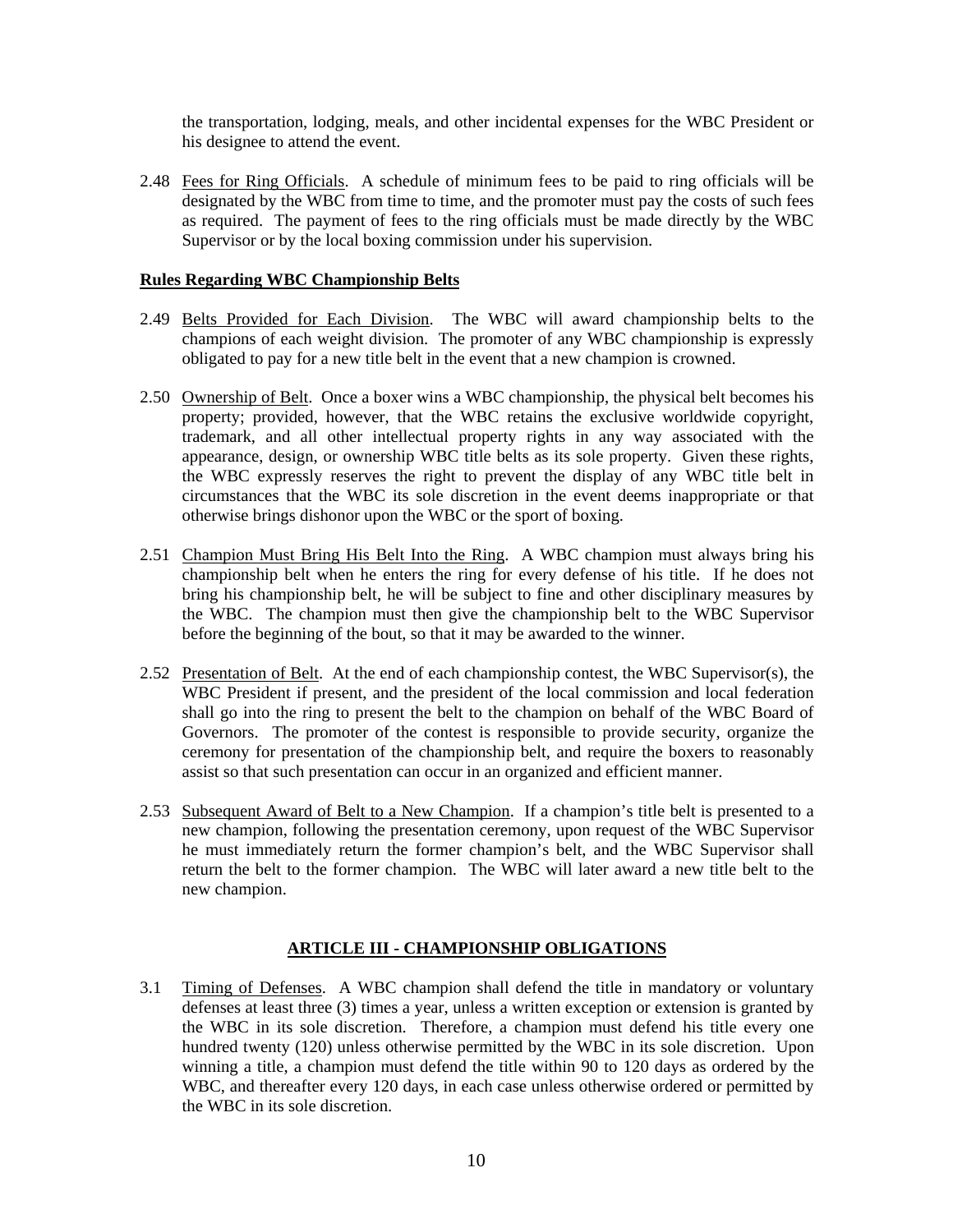- 3.2 Recognition Subject to Forfeit. A champion who does not defend his title within the periods set forth herein shall forfeit his title, unless the WBC in its sole discretion otherwise permits. Further, the WBC may also withdraw recognition of a mandatory or qualifying challenger for inactivity or failure to engage in any bout ordered by the WBC. A WBC champion may not hold a championship of another organization unless permitted by the WBC in its sole discretion.
- 3.3 Qualified Challengers. Champions shall defend their titles, either in a voluntary or mandatory defense, against a challenger (each, a "Qualified Challenger") in one of the following categories:
	- (a) any of the top ten (10) rated contenders; or
	- (b) with the approval of or ratification by a majority of the Board of Governors,
		- i. any boxer rated 11 to 15;
		- ii. a champion or a highly-rated boxer of another weight division;
		- iii. another WBC champion, such as a WBC Diamond or Silver Champion, Champion Emeritus, or Champion in Recess;
		- iv. a former world champion or other elite challenger;
		- v. a champion of another boxing organization recognized by the WBC; or
	- (c) under special circumstances and with the approval of or ratification by two-third  $(2/3<sup>rd</sup>)$  of the Board of Governors, a contender not otherwise listed in one or more of the above categories.
- 3.4 Voluntary Defenses. In order to fulfill their requirement to defend the title regularly in a timely manner, champions shall propose voluntary defenses against Qualified Challengers as defined above. No bout shall qualify as a voluntary defense other than as permitted by the WBC in accordance with these Rules and Regulations. Unification bouts with champions of other organizations recognized by the WBC must be specifically requested and may be approved, denied, or made subject to special conditions by the WBC in its sole discretion.
- 3.5 Mandatory Defense Obligations. All WBC champions shall make at least one (1) mandatory defense per year, unless an exception is granted by the WBC in its sole discretion. A champion may be required to make more than one mandatory defense per year, if the WBC has designated more than one mandatory challenger for any reason. No bout shall be considered a mandatory defense unless specifically approved by the WBC and made exclusively against an official mandatory challenger designated by the WBC. A challenger who wins the title shall automatically inherit the mandatory defense obligations of the champion he defeated, unless the WBC in its sole discretion otherwise directs.
- 3.6 Timing and Extensions of Mandatory Defense Obligations. The time periods for mandatory defenses stated in these Rules may be altered by the WBC in its sole discretion under special circumstances, including if a champion has defended the title in a voluntary defense against a contender the WBC may have deemed a mandatory challenger. No mandatory bout may be contested until such time as is required for a mandatory defense under these Rules and Regulations, including any extensions that may be granted by the WBC in its sole discretion.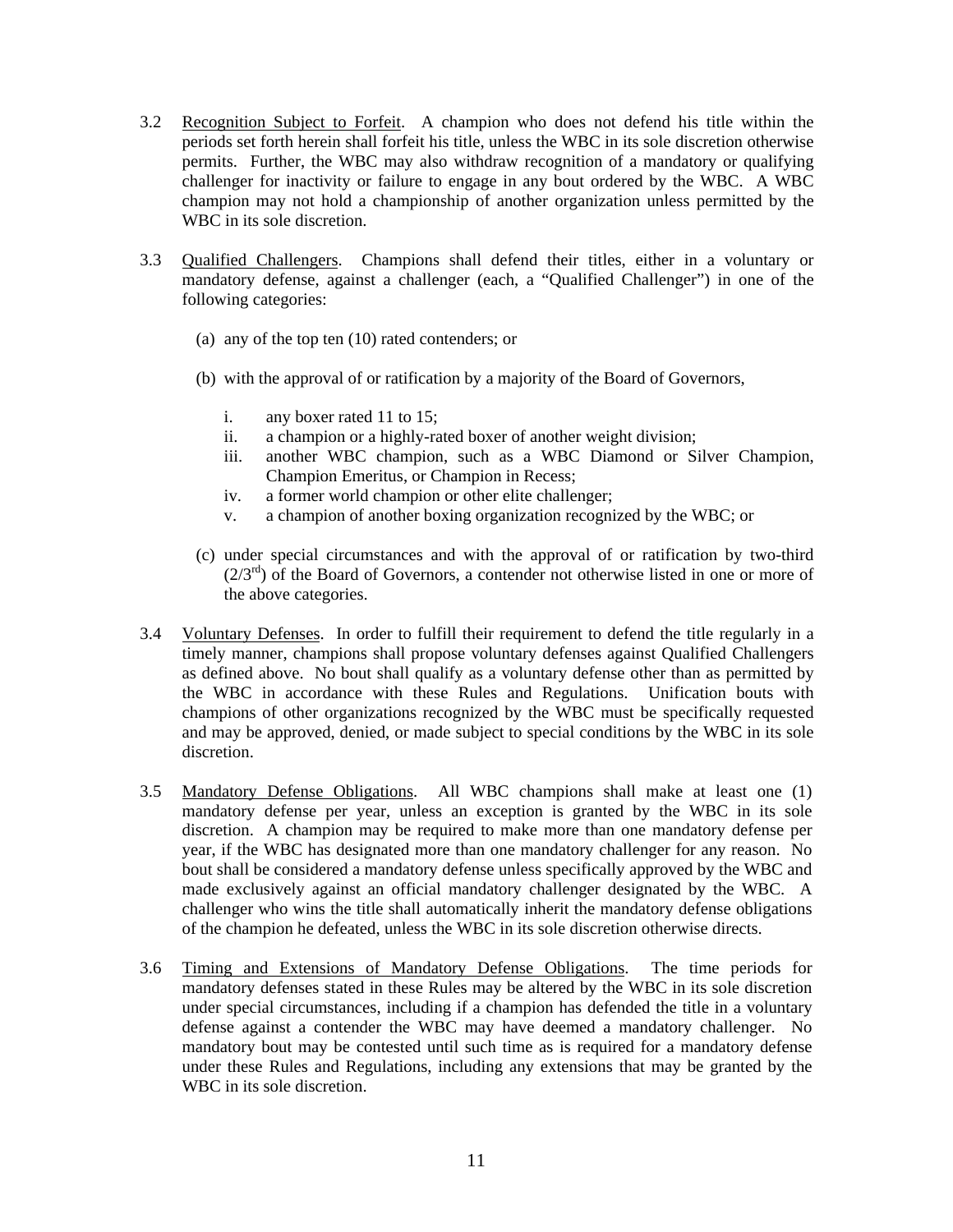- 3.7 Designation of Mandatory Challengers. The WBC shall always have the discretion to designate a mandatory challenger by:
	- (a) ordering a final elimination bout of two qualified contenders; or
	- (b) designating as official mandatory challenger a Qualified Challenger.

For the avoidance of doubt, the highest rated (or the highest rated available) boxer in the WBC rankings is never, solely by virtue of such position, the official mandatory challenger. Notwithstanding anything to the contrary, including any communications attributed to the WBC, no boxer shall be considered as or claim any privileges associated with being a mandatory challenger unless (i) the boxer has been officially designated as such by the WBC Presidency, and (ii) the WBC Board of Governors has voted to appoint or ratify the designation of such boxer as mandatory challenger.

3.8 Special Bout Sanction. Under special circumstances, such as a match involving an elite contender, a unification bout, or other match that the WBC determines in its sole discretion would be in the best interests of boxing, the WBC may order and/or sanction such bout as either a voluntary or mandatory defense, and may order that such special bout take precedence over and occur prior to any previously designated mandatory defense.

 Under the circumstances set forth in the preceding paragraph, any previously-designated mandatory challenge may be ordered by the WBC: (i) to occur immediately after the special bout with no intervening bout, (ii) to be rescheduled to occur after one or more voluntary bouts, or (ii) postponed by the WBC until such time as the champion is required to defend against his next mandatory challenger, including any extensions that may be granted by the WBC in accordance with these Rules and Regulations.

3.9 Elimination Bouts. The WBC may order one or more qualifying or elimination bouts and tournaments to determine ratings and to select the boxers that will compete in a final elimination bout to designate an official mandatory challenger. Therefore, not all elimination bouts are necessarily to designate the official mandatory challenger, and the winner of an elimination bout does not become mandatory challenger unless such bout has been sanctioned by the WBC explicitly as a Final Elimination Bout.

Only the winner of a Final Elimination Bout shall become a mandatory challenger, and shall be subject to the provisions of these Rules and Regulations and such additional conditions and exceptions as may be imposed by the WBC in its discretion on a case-bycase basis.

3.10 Suspension or Withdrawal of Recognition Following Elimination Bout. Following an elimination or final elimination contest, the WBC may withdraw recognition of the winner of such bout as a qualifying or mandatory challenger if the WBC in its sole discretion determines: the outcome of the match was controversial or irregular; that despite winning the bout, the winner's performance was unsatisfactory or did not demonstrate the merit to advance; if a winner remains inactive for an extended period in advance of his final elimination or championship bout; or if it otherwise serves the best interests of the sport.

Under such circumstances, the WBC may order a rematch, order one or more additional qualifying, elimination, or final elimination bouts that include or exclude one or both of the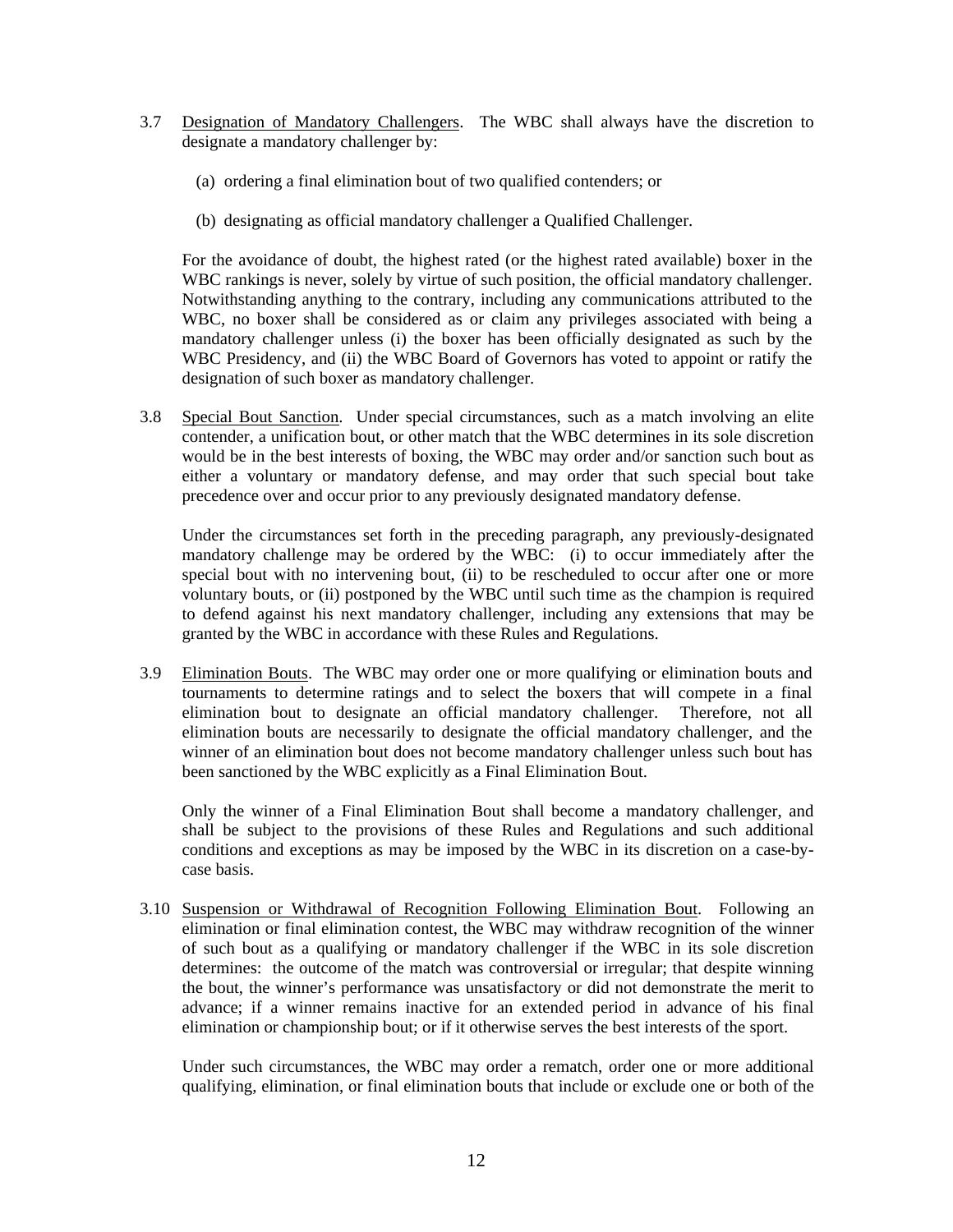previous contenders, or designate as a mandatory contender a Qualified Challenger under Rule 3.4.

- 3.11 Immediate Rematch Policy. The WBC does not recognize immediate rematch clauses in bout agreements and will not sanction or authorize immediate rematches, unless it determines in its sole discretion, with the approval of or ratification by two-third  $(2/3<sup>rd</sup>)$  of the Board of Governors, that:
	- (a) the conduct or result of the bout was controversial or irregular;
	- (b) there is sufficient public demand; or
	- (c) a direct rematch would otherwise be in the best interests of boxing.
- 3.12 Immediate Rematches. If the WBC determines that a rematch is appropriate pursuant to the preceding rule, it may order the rematch as a mandatory bout, permit a requested rematch as a voluntary bout, or sanction the bout as a special bout under Rule 3.8.

 If such a rematch is ordered, the winner of the immediate rematch must comply with mandatory defense obligations existing at the time of the original contest, and a previously designated official mandatory challenger shall instead face the winner of the immediate rematch without an intervening bout, unless an exception is granted by the WBC in its sole discretion.

- 3.13 Rematch after intervening contest. The WBC may also order a rematch as a mandatory defense after allowing an intervening contest. In such a case, the winner of the intervening contest must face the other participant in the original bout and must comply with mandatory defense obligations existing at the time of the original bout, unless an exception due to special circumstances is granted by the WBC in its sole discretion.
- 3.14 Non-Title Bouts. A WBC Champion must always defend the WBC title if he boxes in the same weight division as his championship. A WBC Champion may not engage in any title or non-title bout in his weight division, or a title or non-title bout in any other weight division, without requesting and receiving a written sanction of the bout from the WBC.

 In such circumstances, the WBC may in its sole discretion authorize a WBC champion to engage in such a contest, provided, however, that the WBC Champion has requested and consented that the proposed bout be sanctioned as a WBC Special Event to be governed by the WBC's Rules and Regulations, and pays all sanction fees required pursuant to Rule 7. The champion's title is subject to forfeiture for any failure to comply with this Rule.

3.15 Withdrawal or Suspension of Recognition for Cause. The privilege, trademark, and other intellectual property associated with any WBC championship or WBC-sanctioned bout are each owned exclusively by the WBC. Therefore, the WBC may suspend or withdraw recognition of a boxer as a WBC champion, challenger, or contender for cause, as it may determine in its sole discretion. Cause may consist of any reason justifying suspension or withdrawal, including but not limited to violation of the WBC Constitution or these Rules and Regulations, holding the title of another boxing organization without the approval or sanction of the WBC, or conviction and imprisonment for a crime involving moral turpitude or other serious moral offense.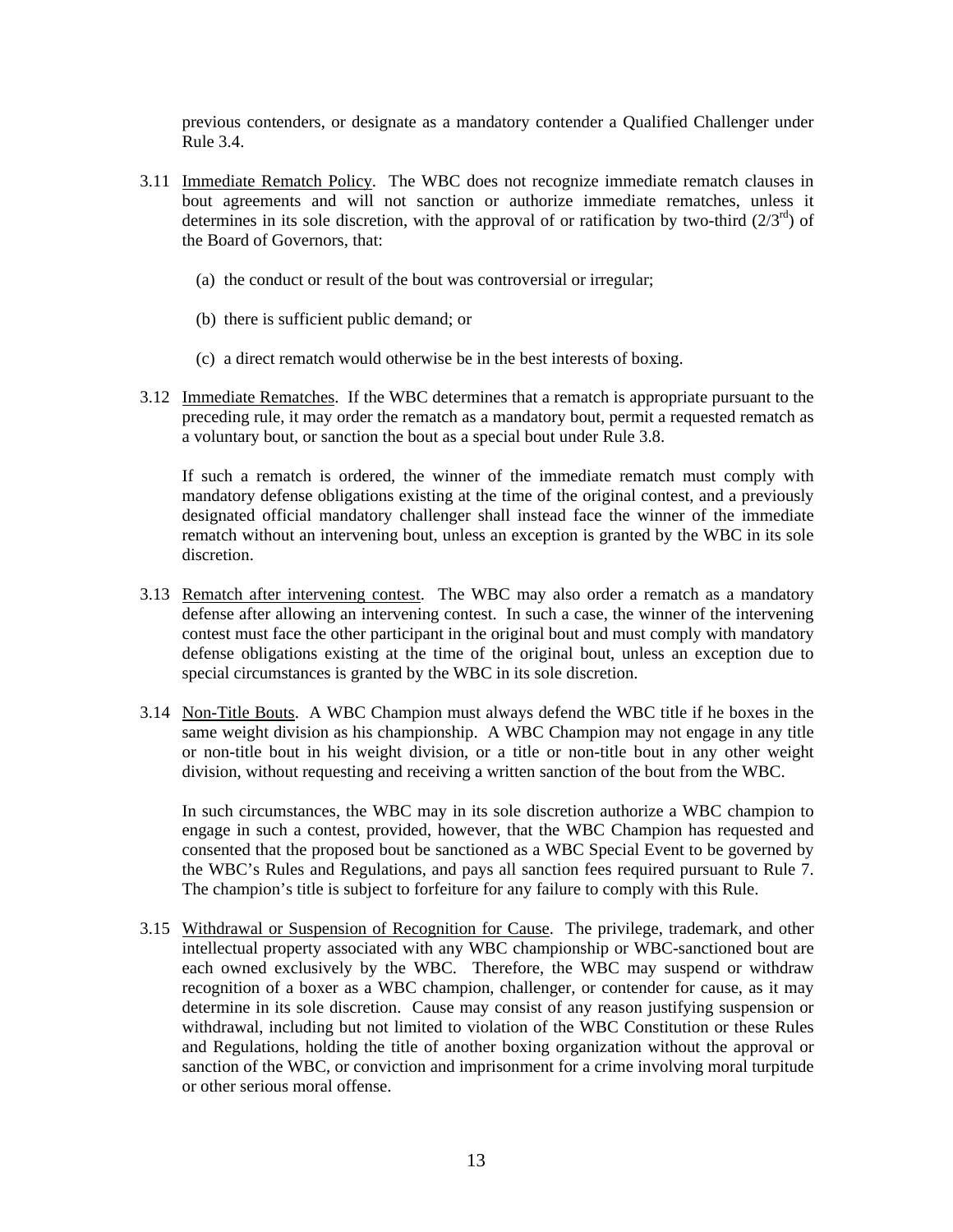- 3.16 Petition for Reconsideration. In the event that WBC recognition is suspended or withdrawn under these Rules, such action will be deemed final, and the WBC may undertake any action to fill a vacant title or establish challengers as it may deem appropriate in its sole discretion, provided, however, that the affected party may request reconsideration solely in accordance with Article V hereof.
- 3.17 Filling a Vacant Title. If a title becomes vacant for any reason, the Board of Governors may in its discretion take whatever steps or actions it deems necessary or appropriate to fill the title, including but not limited to:
	- (a) instituting a tournament or elimination contest(s) among Qualified Challengers;
	- (b) Ordering a championship contest between two Qualified Challengers; or
	- (c) recognizing as champion the winner of a previous elimination bout.

This list is non-exclusive.

- 3.18 Conditions upon New Champion. The WBC may, as it in its discretion deems proper and necessary, impose conditions upon a new champion filling a vacant title, including but not limited to: (a) ordering the first defense of the title as a mandatory defense against a WBCdesignated challenger (who may be any Qualified Challenger or a challenger selected through a final elimination bout. Upon request, the WBC may in its discretion approve one or more voluntary defenses prior to ordering a mandatory defense.
- 3.19 Inactivity of a Champion. If a WBC Champion is or may become inactive in a manner that may prevent him from fulfilling his voluntary and mandatory defense obligations, the WBC may declare the championship vacant and order one or more bouts to fill the vacant title. Such inactivity may be either (i) a period of past and continuing inactivity or (ii) potential future inactivity that may prevent a champion from defending his title in a timely manner as required under these Rules.

 The WBC may make such a determination based upon special circumstances, which may include, but not be limited to:

- (a) medical issues or injury;
- (b) legal issues or contractual impediments;
- (c) personal or family issues; or
- (d) other controversy or circumstances whether or not beyond the control of the boxer or the WBC.

It is the sole responsibility of a WBC Champion to notify the WBC in writing in a timely manner of any special circumstances that may prevent him from complying with his title defense obligations. In the event that a champion fails to notify the WBC in a timely manner of such circumstances, the WBC may take appropriate actions including vacating the title or imposing other penalties.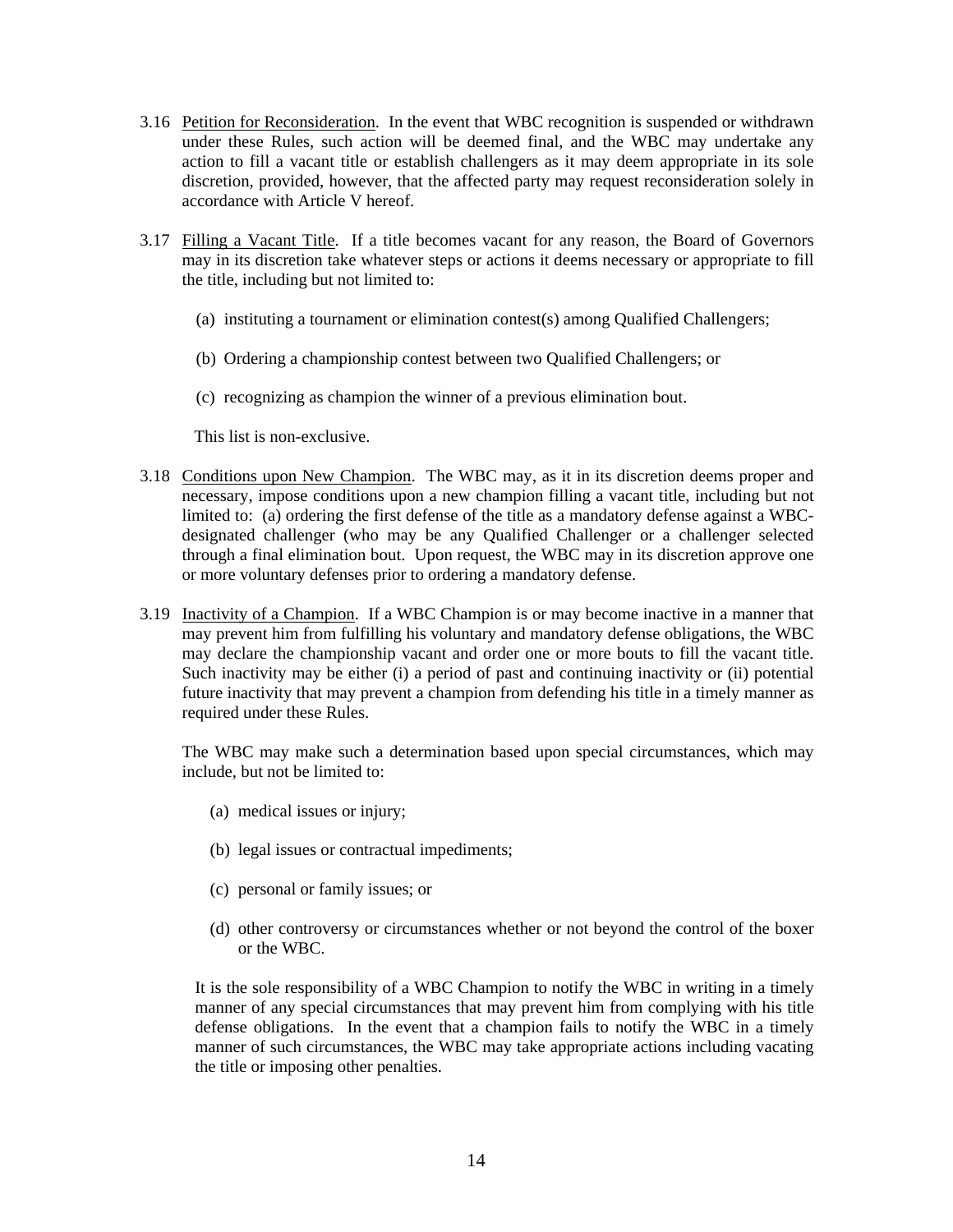- 3.20 Champion in Recess. In certain cases under the preceding Rule, the WBC may in its discretion designate a Champion as a "Champion in Recess", such that upon the boxer's return, he will qualify to box for the championship as an elite contender for the new champion, or as the returning champion. The WBC may order or permit a returning Champion in Recess to box directly for the title in a mandatory or voluntary contest, or to box one or more Qualified Challengers in order to retain his status as Champion in Recess. A Champion in Recess may return as a mandatory challenger, but only upon the prior written approval of such status by the WBC Board of Governors, which may approve or deny such request in its sole discretion.
- 3.21 Diamond Championship. In its discretion, on such terms and conditions as it may impose, the WBC may designate one current WBC Diamond Champion of the World in each weight division. The WBC Diamond Championship may be awarded to recognize the most extraordinary and elite boxer in a division, as an honorarium or as a title under such terms and conditions as the WBC may designate in its sole discretion. Under extreme special circumstances, the WBC may in its discretion designate the Diamond Champion as supreme champion in the division, subject only to such obligations to defend the title as the WBC may impose or permit in its sole discretion, upon an affirmative vote by the WBC Board of Governors. The Diamond Champion may be permitted to voluntarily defend the title; however, the Diamond Championship may be not won by a challenger unless a special sanction is granted by the WBC in its sole discretion. The WBC may also order the Diamond Champion to comply with all defense and other obligations applicable to WBC World Champions hereunder.
- 3.22 Silver Championship. In its discretion, on such terms and conditions as it may impose, the WBC may designate or order and award WBC Silver Championships of the World in each weight division. The WBC Silver Championship is a world title superior to all WBC championships except the World or Diamond Championships. The WBC may designate the challengers for a Silver Championship from among any Qualified Challengers. A Silver Champion must comply with all defense and other obligations applicable to WBC World Champions hereunder as the WBC shall order in its discretion. A Silver Champion shall not be a mandatory contender for the WBC World Championship absent winning a final elimination bout for the World title, unless a written exception has been approved by a majority vote of the WBC Board of Governors in its sole discretion.
- 3.23 Champion Emeritus. In its discretion, the WBC may, upon a  $2/3<sup>rd</sup>$  vote of the Board of Governors, designate in each weight category one or more WBC Champions Emeritus. The recognition of WBC Champion Emeritus may be bestowed upon a present or past WBC World Champion of extraordinary prestige, reputation, stature, or everlasting legacy in the sport. A WBC Champion Emeritus shall also be an Ambassador of Good Will on behalf of the WBC.

 A WBC Champion Emeritus shall be free to display and exhibit his special belt in any social ceremony or sports event. The WBC Champion Emeritus recognition is the highest of honors granted by the WBC to any boxer, and cannot be ceded to anyone inside or outside the ring. Champion Emeritus recognition may be withdrawn only by the WBC its sole discretion in the event that a holder of this recognition affiliates with another boxing organization or otherwise brings dishonor upon the WBC or the sport of boxing. A Champion Emeritus has the right to request an immediate challenge to the WBC World Champion without first boxing in an elimination contest, and if a mandatory challenger has previously been designated, the WBC may order that the Champion Emeritus compete first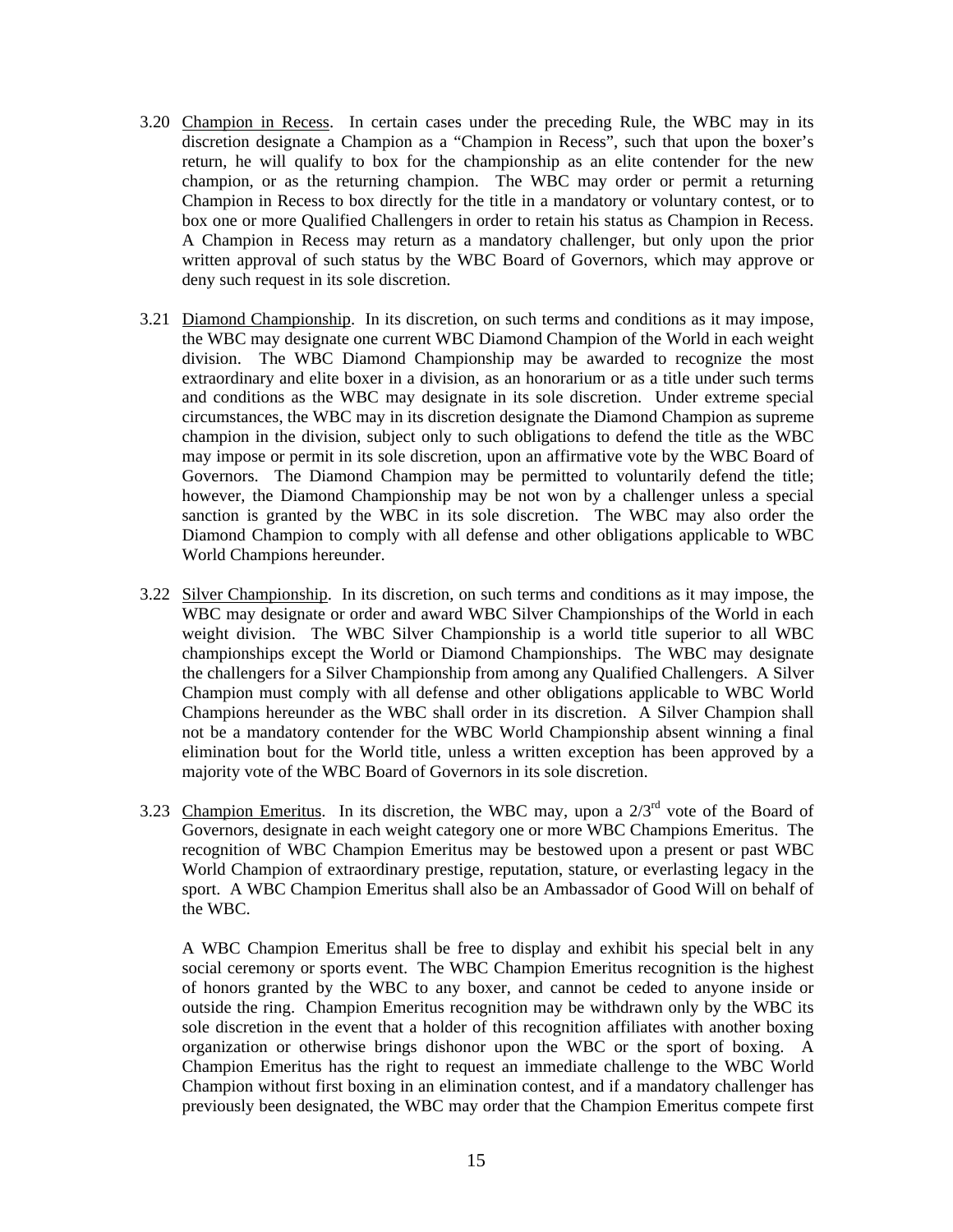for the title as an immediate mandatory challenger, but in any event, only upon the prior written approval of such status by the affirmative vote of the WBC Board of Governors, which may approve or deny such request in its sole discretion.

3.24 Twelve Round Restriction. World title bouts between male boxers shall be twelve (12) rounds of three (3) minutes each in duration. In order to ensure safety of all boxers, no WBC champion or challenger will be authorized to compete at any event with any bout of over twelve (12) rounds. Associated WBC titles may be competed at 12 rounds or less, as ordered by the affiliated entity or committee.

# **ARTICLE IV – MEDICAL AND ANTIDOPING REGULATIONS**

### **Medical Regulations**

- 4.1 WBC Medical Advisory Board. The WBC shall have a medical advisory board or committee consisting of one or more chairmen and one or more vice-chairmen from the continental federations. The medical advisory board shall study and make recommendations regarding, and prepare rules to implement, safety and health measures for boxers. The WBC and the medical advisory board will hold medical congresses and regular seminars to study and update safety rules and regulations.
- 4.2 WBC-Ordered Examinations. The WBC has the right to require any boxer competing in a WBC bout to obtain such medical examinations as the WBC may deem necessary to confirm the boxer's heath and ability to compete safely. Such examinations shall conform to the standards promulgated from time to time by the WBC medical advisory board, and may include any testing deemed necessary under each boxer's unique circumstances. Each boxer is also deemed to have consented to the disclosure to the WBC of all their medical information so that the WBC may make a complete evaluation of all relevant facts.
- 4.3 Examination for Licensing. All boxers shall submit themselves to a complete medical examination as may be required to obtain their licenses by their respective boxing commissions or in any jurisdiction in which they will compete, in addition to such examinations as shall be mandated by the WBC.
- 4.4 Responsibility of Local Commission for Enforcement. It will be the responsibility of the boxing commission where a WBC contest will occur to enforce these medical regulations, subject to the advice and consent of the WBC.
- 4.5 Compliance Responsibilities. The responsibility for compliance with all medical standards, rules, and regulations rests with the boxers and their representatives, trainers, managers, promoters, and with the boxing commissions in which the boxers reside and/or where the contests are to occur. Therefore, the WBC shall have no responsibility whatsoever for any consequence resulting from non-compliance by any party with these medical rules, and shall be held harmless by all parties.
- 4.6 Penalties for Failure to Comply. If a boxer fails to submit to any examination required by these rules or ordered by the WBC, the WBC may take such actions as it deems appropriate in its sole discretion with respect to boxers, trainers, managers, promoters, etc., including but not limited to imposing fines, suspensions, removal from the ratings, revocation of challenger status and opportunities, or vacating a title.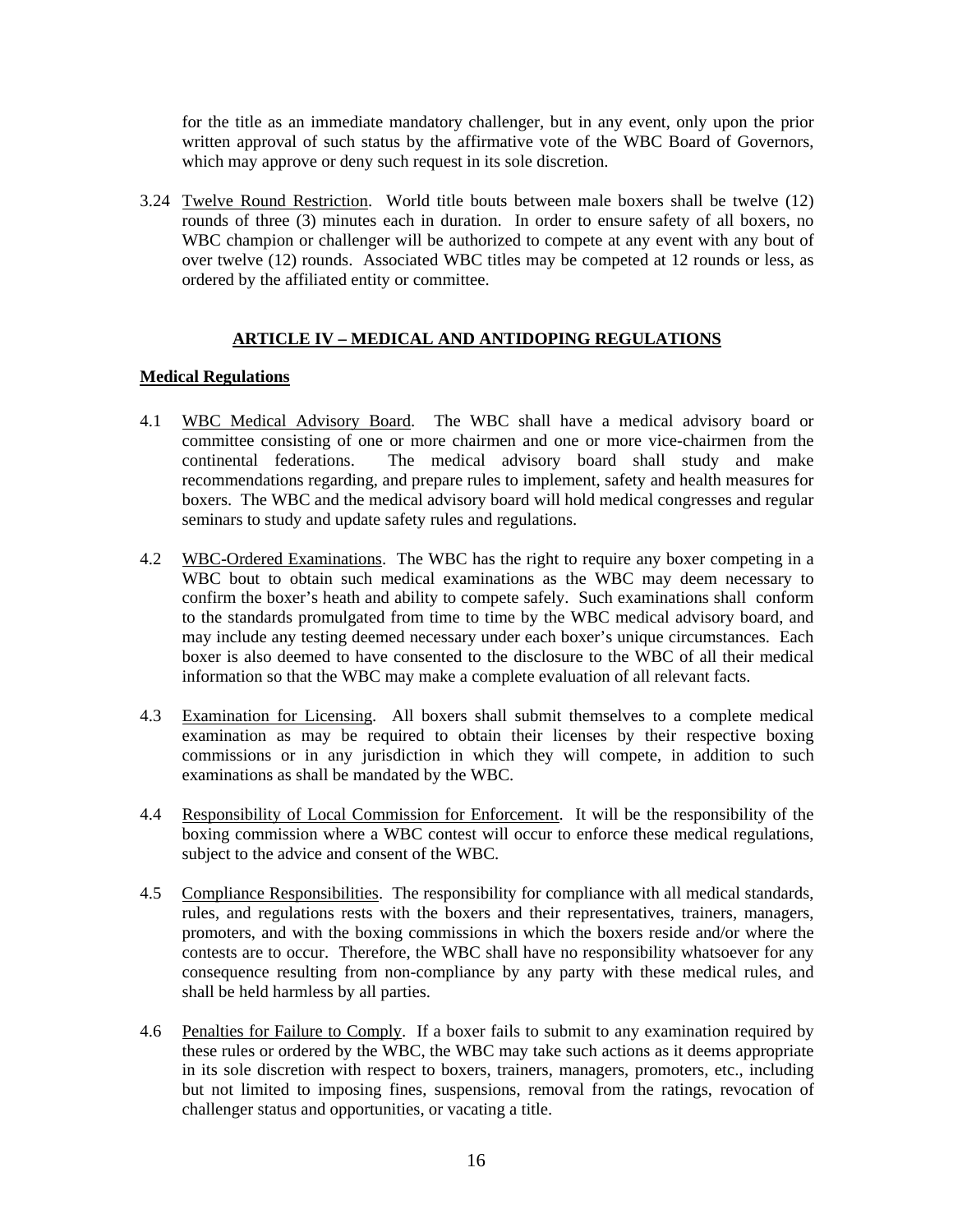- 4.7 Unsatisfactory Results or Verification. If the WBC determines in its sole discretion that a boxer is medically unfit or that the boxer's condition to safely compete cannot be adequately verified, the WBC may remove the boxer from its ratings, suspend the boxer from competition, or revoke the boxer's status as a challenger or champion.
- 4.8 Examination Protocols. Medical examinations for licensing or approval of boxers should include the following examinations, which may be revised from time to time by the WBC medical review board:
	- general: blood type, allergies, pulse, blood pressure, temperature, weight
	- eyes: visual screening, acuity, fields, intraocular pressures, dilated fundoscopy
	- ears: otoscopy
	- mouth: pharynx, teeth
	- adenopathies, lungs, heart (abdominal palpitation)
	- hernia, testicles, tendon reflexes
	- **upper extremities and lower extremities**
	- skin or suppurative wounds or lesions; urinalysis
	- **EXECUTE:** magnetic resonance angiography to detect arterial abnormalities
	- blood test (hemoglobin and hematocrit); serology
	- screening for blood-borne pathogens such as HIV (performed 2-4 weeks prior to the contest), Hepatitis B and C
	- electrocardiogram and echocardiogram if cardiac risk factors are present
	- skull, neck and chest X-ray
	- yearly testing for top 10 ranked boxers, with MRI and neuropsychological testing. CAT scan/PET, after defeats by KO, or when ordered by Commission doctors
	- a questionnaire on present and past health, recent and past injuries, as well as drugs, alcohol and smoking habits
- 4.9 Risk Factors. The following risk factors should also be considered prior to approving a boxer for any bout:
	- any congenital or acquired neurological abnormality, including both major or minor epilepsy (Grand Mal or Petit Mal), migraine, or any congenital or acquired abnormalities observed in CT or MRI scans, or in an EEG tracing
	- any psychological disorder such as depression, schizophrenia, or hypomania
	- any pathology in the eye, including cataracts, detachments, holes or tears of the retina, retinal hemorrhages or exudates, or any other intraocular pathology which, in the opinion of the WBC medical advisory board, would endanger a boxer's sight or health
	- $\blacksquare$  in principal, any boxer with uncorrected visual standards of less than 6/9 in one eye and 6/18 in the other should not be approved
	- blood pressure higher than 140/90 after prolonged rest
	- any congenital or acquired cardiovascular disorder, or any congenital or acquired circulatory problem
	- chest problems such as chronic asthma, emphysema, active tuberculosis and acute chest infections
	- any acute or chronic gastrointestinal abnormalities, hernias, etc.
	- any acquired or congenital genitourinary abnormalities including hematuria other than that caused by effort, proteinuria, and active venereal infections, including HIV / AIDS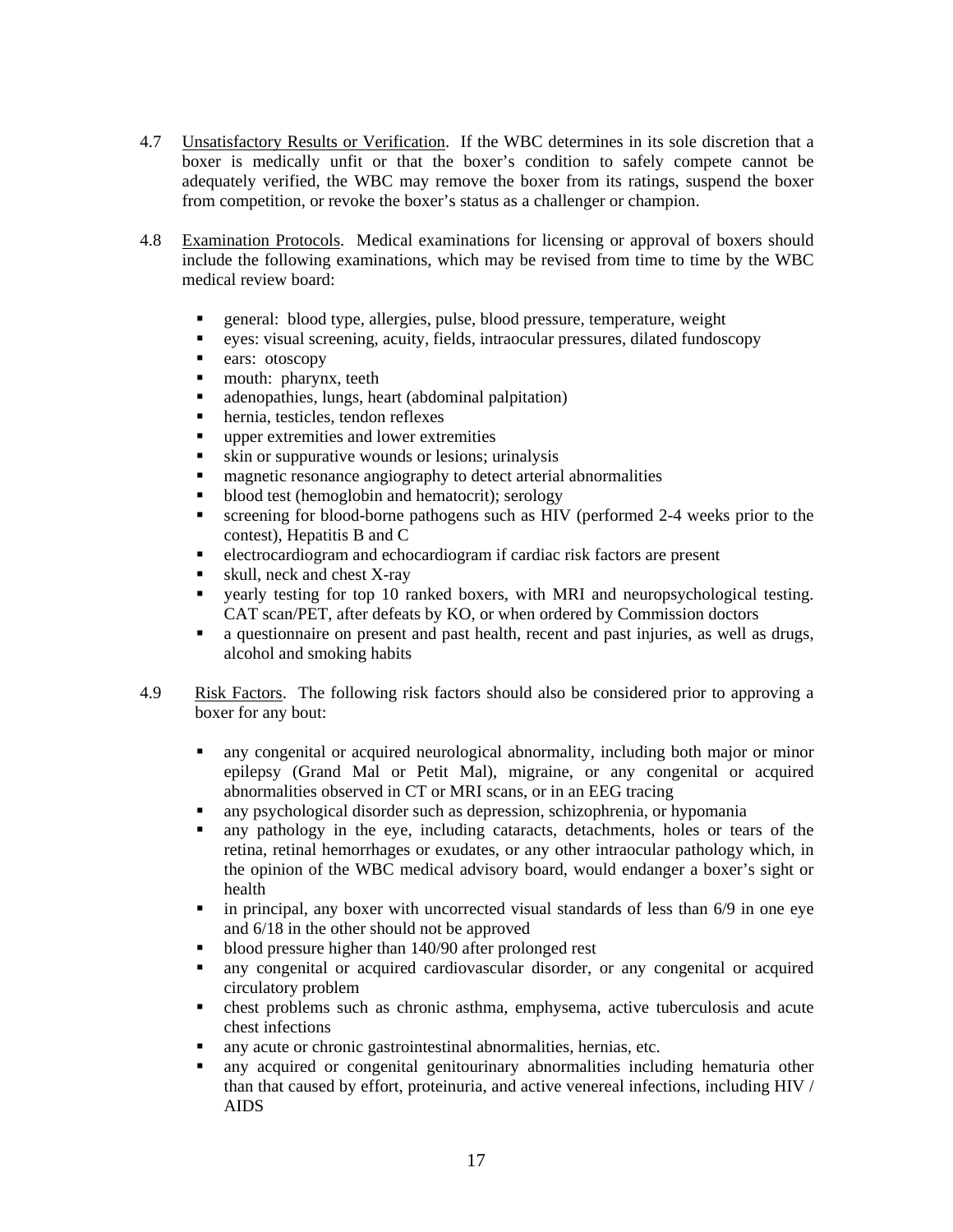- acute perforations of the eardrum, and acute sinusitis, acute or chronic infections of the middle or inner ear, including labyrinthitis and vertigo
- any severe skeletal abnormality or deformity which may impair the performance of a boxer, such as rheumatoid or osteoarthritis, or recurrent dislocations
- any infectious skin condition
- diabetes, thyroid, or other endocrinological abnormalities or diseases
- anemia, or other chronic or acute blood disorders, reticulosis, or any malignant disease even when in remission
- **boxers with a positive MRA for arterial abnormalities**
- **boxers under the age of 18**
- 4.10 Extensive Examinations for Boxers at Increased Risk. More extensive examinations should be made of boxers at increased risk. This category includes:
	- boxers over 35 years of age
	- boxers with a high number of bouts or many difficult bouts
	- **boxers with poor performances, such as three consecutive losses by TKO/KO or six** consecutive losses
	- **boxers with history of severe concussions**
	- **boxers** who have not boxed in three or more years

Such boxers should undergo extensive examinations on an annual basis and/or prior to sparring or competing. Such examinations should include at least the following:

- **EXECUTE:** Physical examination
- neurological exam by a neurologist or neurosurgeon
- stress EKG and echocardiogram if cardiac risk factors are present (family history of heart attack under the age of 50, hypertension, hypercholesterolemia)
- annual MRI to provide evidence of no injury
- screen for age-related diseases
- ophthalmologic exam including dilated fundoscopy
- annual neuropsychiatric testing to provide evidence of no deterioration

Performance testing of any boxer at increased risk may also be ordered to be conducted by an impartial panel of trainers or other boxing experts appointed by the WBC.

- 4.11 Boxers Suffering from Detached Retinas. No boxer will be authorized to box in a WBC bout if he has had a detached retina, even following an operation to correct such detachment, unless his participation in the bout is authorized after examination by two independent ophthalmologists chosen or approved by the WBC medical advisory board.
- 4.12 Examination Prior to Bouts Outside Boxer's Jurisdiction. For a boxer to travel outside his home boxing jurisdiction to participate in a WBC contest, his local boxing commission shall have sole responsibility to administering medical exams and to certify his fitness to compete. The local medical officer should issue a certificate, preferably attached to or recorded in the boxer's International Boxers Traveling Visa instituted by the WBC, including the following exams:
	- ophthalmology: vision; eye fondi; peripheral vision testing
	- neurology: reflexes, Romberg, nystagmus
	- weight, blood pressure, heart rate, and heart rate time recovery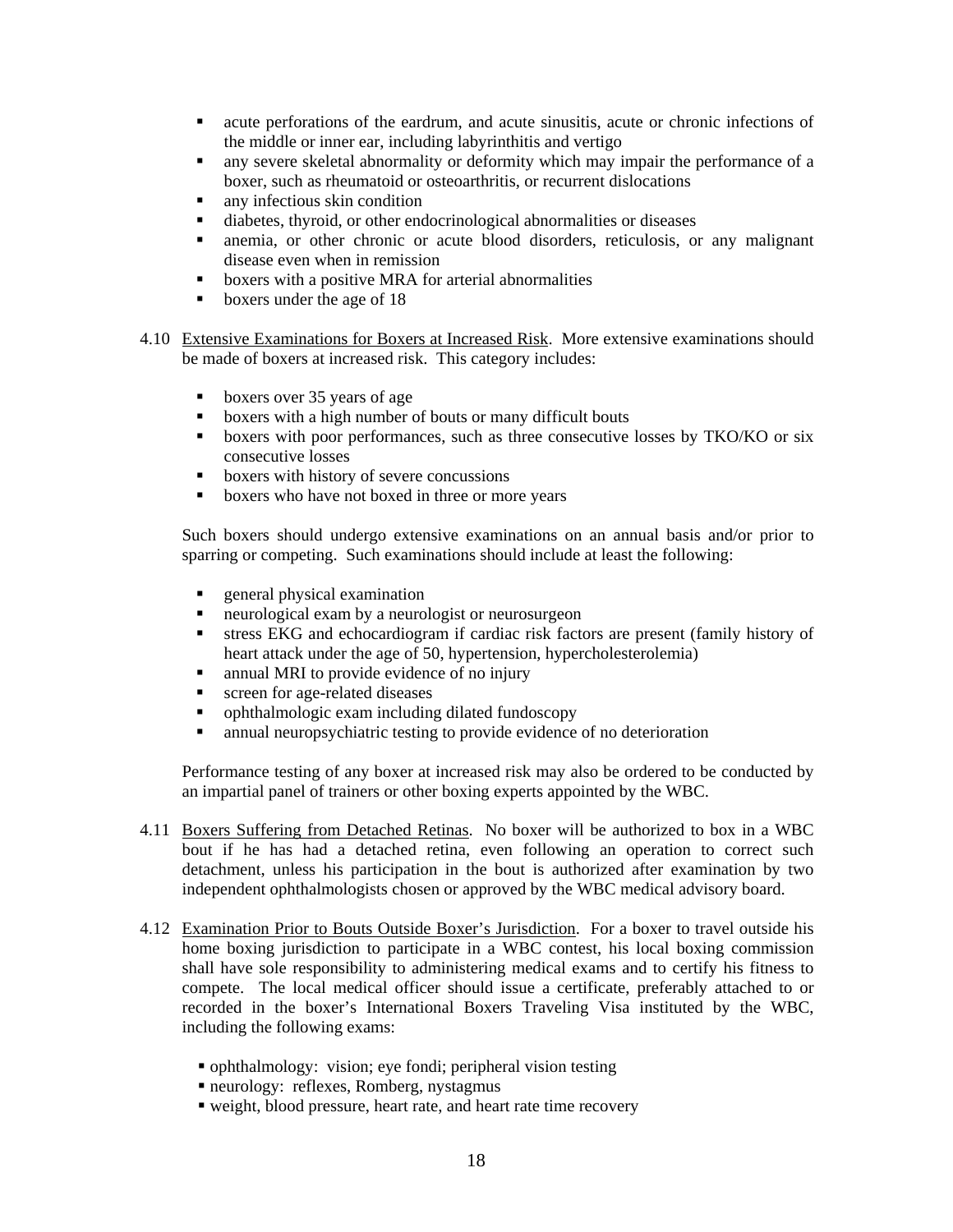- maxilar: teeth, abnormalities to prevent possible inferior maxilar fractures
- 4.13 Examinations before WBC Bouts: Between four to six weeks before a WBC championship bout, the promoter has the responsibility to have administered, through the local commission's medical officer or a doctor or institution approved by the WBC, examinations of both boxers in accordance with the WBC medical regulations. Such examinations should include:
	- weight, blood pressure, heart rate, and heart rate time recovery
	- $HIV$  test
	- thorough examination, with special attention to the nervous and skeletal system<br>• thorough examination of the eves with special attention to visual acuity and eve
	- thorough examination of the eyes with special attention to visual acuity and eye fondi with dilated pupil examination
	- notation of any allergies, use of medications or other drugs, or otherwise
	- blood tests for hemoglobin, serology and blood grouping
	- chest X-ray, CAT scan if necessary or if not taken within the current year, and complete microurinalysis
	- thorough questionnaire about his present and past health, both physical and mental

 Such medical examinations should be sent to the WBC Executive Office in Mexico City no later than 30 days prior to the date of the bout.

 The local boxing commission's medical exams will be accepted as valid at the request of the boxer, if they contain the same exams as listed above.

- 4.14 Safety Weigh-Ins. The final and official weigh-in of the boxers shall occur no less than 24 hours but not more than 30 hours prior to a WBC bout due to the possible adverse results of dehydration and subsequent rehydration of boxers to make the required weight limit for a bout. Further, in order to encourage safe weight loss in advance of a WBC bout, additional official safety weigh-ins are to be held 30 and 7 days prior to the official 30-24-hour weighin for non-heavyweight boxers. The boxers' weight should be as follows:
	- (a) 30-day weigh-in: 4 weeks prior to the bout, the boxers' weight should not exceed 10% of the weight limit for the bout; and
	- (b) 7-day weigh-in: 7 days prior to the bout, the boxers' weight should not exceed 5% of the weight limit for the bout.

 Boxers and their representatives, managers, and trainers, and promoters, are solely responsible to arrange the pre-bout safety weigh-ins and medical examinations required under this rule, not the WBC, and for any failure by such parties to do so, the WBC may take such actions as it deemed appropriate in its sole discretion, including but not limited to imposing fines, suspensions, removal from the ratings, revocation of challenger status and opportunities, or vacating a title.

 In the event that a boxer exceeds any weight limitation stated above, the WBC may, for the safety of the boxer or his opponent, revoke or deny its sanction of the bout, in addition to any other disciplinary action as it shall deem appropriate in its discretion.

4.15 Extraordinary Medical Weight Measures. When necessary, the WBC may require fat tissue laboratory exams on boxers with weight issues to assess their rating in certain weight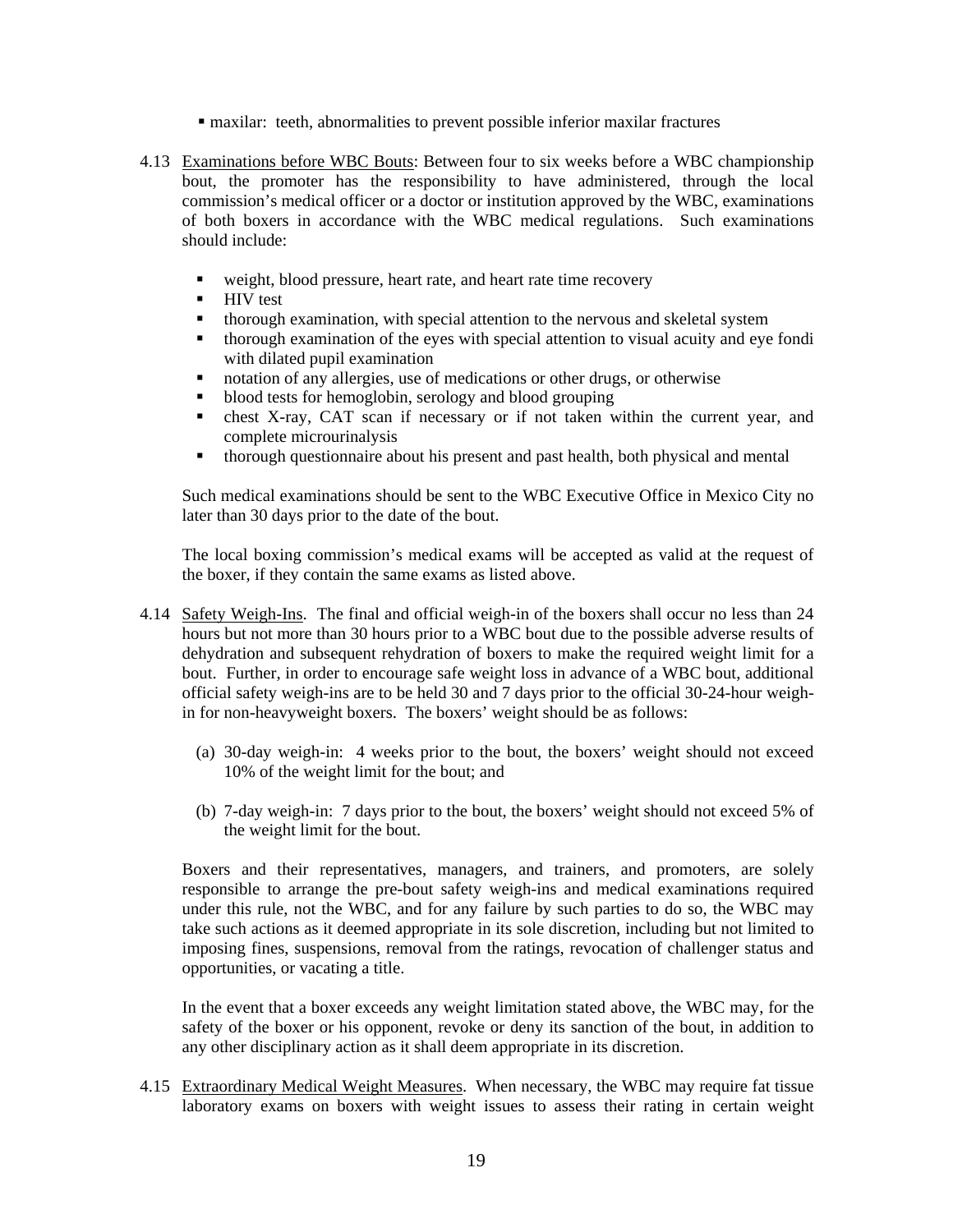divisions, and more importantly to protect their health by not allowing their participation in bouts in weight divisions which could put their health in danger.

- 4.16 Medical Examination at Weigh-In. The local boxing commission has the responsibility to conduct physical examinations prior to all WBC-sanctioned bouts at the weigh-in ceremony, which shall occur for all weight classes including heavyweight. The exams shall include:
	- blood pressure and heart rate; stethoscope examination of heart and lungs<br>thorough examination of the eves ears and throat
	- thorough examination of the eyes, ears, and throat
	- tests for rombergism, reflexes, power, and coordination
	- direct questioning about the use of any medicines or drugs, or any artificial means for weight reduction
	- direct questioning about any recent medical symptoms, including headaches, visual disturbances, loss of concentration, general fatigue or other symptoms

The local commission medical panel and/or the WBC Supervisor(s), on medical advice, will have the right to take or order blood and/or urine samples or any other exam if, in the pre-bout medical examination, signs of serious dehydration or drugs are detected or are suspected.

- 4.17 Post-Bout Examinations. The local ringside doctors should follow the contestants back to the dressing rooms or to the antidoping test special area, if any, to check that both boxers are in satisfactory condition or institute any treatment that may be required. The doctor(s) shall issue a written report of the post-bout examinations.
- 4.18 Post Knock-Out Examinations. In order to protect the health and welfare of boxers, a boxer who has been knocked-out should be medically examined after the bout. Such examinations should be conducted under the authority of local commission where the bout occurred, the boxer's local commission, or any medical institute approved by the WBC. The following examinations should be conducted on a boxer who suffers a knock-out or technical knock-out due to the referee stopping the fight when the boxer has been seriously punished in the ring:
	- a physical examination, including a complete neurological examination with particular reference to the pupils and optic fundi
	- **MRI/CAT Scan**
	- **electronystagmography**
	- any other medical exam recommended by the WBC medical advisory board or the attending neurologist or neurosurgeon
- 4.19 Report of Knock-Outs. The local boxing commission and the manager or other representative of the knocked-out boxer must immediately report the knock-out to the boxer's local commission or federation that licensed the boxer.
- 4.20 Rest Periods after Knock-Out. Boxers that suffered concussion by knock-out should not participate in sparring sessions for a minimum of 45 days, and no less than 30 days after any other concussive trauma, including but not limited to knock-out.
- 4.21 Suspension after Knock-Outs. A boxer suffering a knock-out should be suspended for sixty (60) days. A boxer suffering two (2) consecutive knock-outs should be suspended for one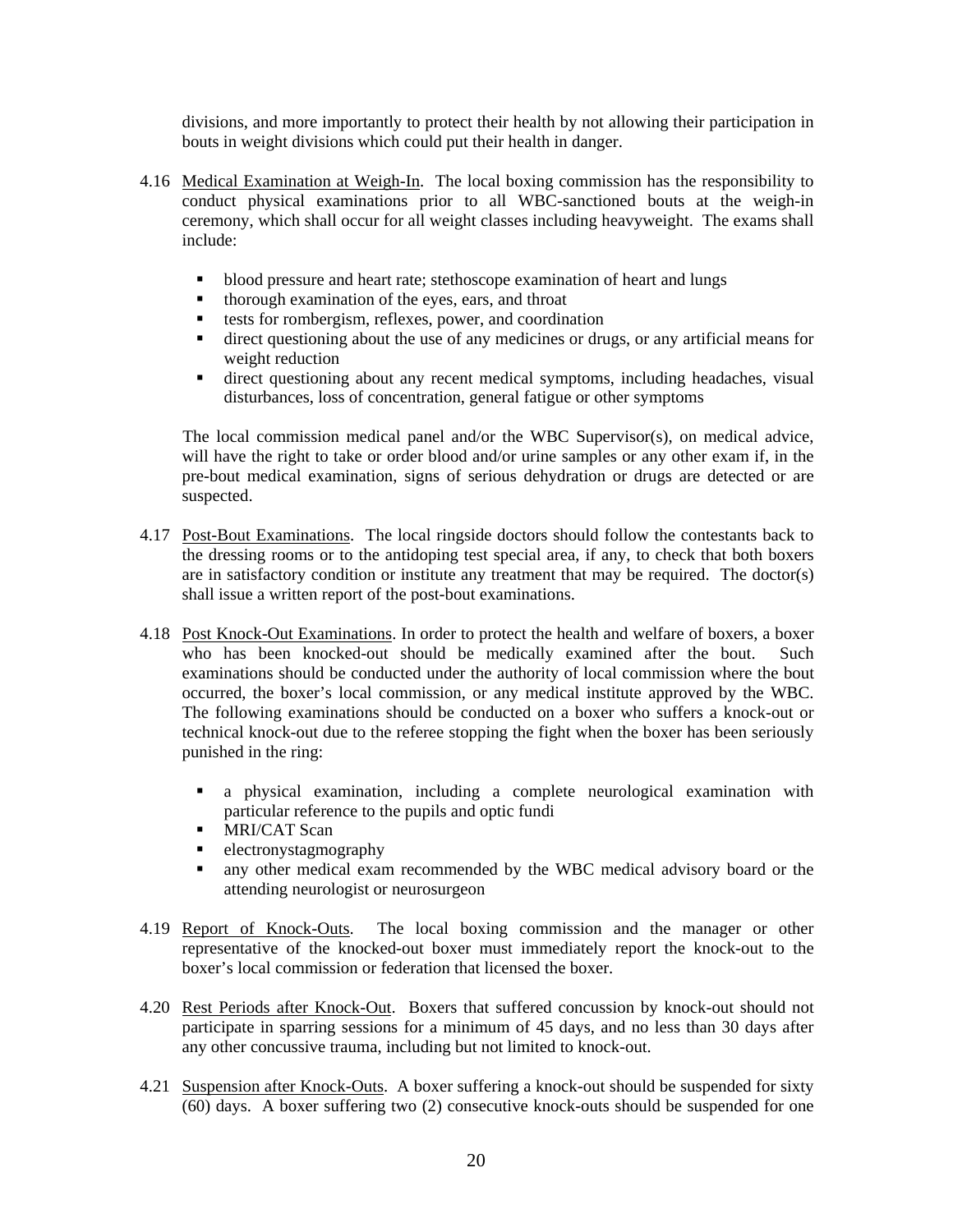hundred twenty (120) days. A boxer suffering three (3) consecutive knock-outs should be suspended for one hundred eighty (180) day, during which his license should be revoked and confiscated, pending special thorough medical examinations, after which other necessary medical measures might be taken.

- 4.22 Emergency Equipment at the Ring. The local boxing commission is responsible to ensure that the following emergency equipment is at the ring before commencement of the boxing program:
	- a portable resuscitator or similar equipment tested to be in working order
	- a stretcher under or near at the ring apron for easy availability<br>• ambulance parked in a secured and freely accessible place of
	- ambulance parked in a secured and freely accessible place outside the boxing arena for one (1) hour before and after the program, staffed with paramedics skilled in resuscitation
	- a telephone at ringside only for the use of medical officers
- 4.23 Medical Facilities. The local boxing commission is responsible to ensure that its medical staff has made arrangements for any injured boxer to be taken to a local hospital with an approved accident, emergency, and neurosurgical unit, as well as a neurosurgeon on call. Further, the boxing venue should have a room set aside for medical purposes only, which should be adequately lit, have an examination table, hot and cold running water, and a treatment trolley. The chief doctor and the promoter of the program shall be responsible for ensuring this on-site medical room has been designated and equipped to provide for an emergency.
- 4.24 Role of Medical Officers at WBC-Sanctioned Bouts. Although local boxing commissions are responsible for medical supervision of all boxing matches including WBC-sanctioned contests, it is the WBC's desire and strong recommendation that the following measures be adopted in boxing matches of all kinds, and especially in WBC bouts:
	- (a) There should be no less than two (2) doctors present, one (1) of whom (the senior doctor) must be and remain at ringside throughout the bout, while his assistant or colleague must be ready to go to the dressing rooms should any medical emergencies arise while a bout is in progress, for example involving a boxer that has competed earlier. All doctors must be skilled in the management of an unconscious patient.
	- (b) Each doctor should attend the boxing event fully equipped, including sphygmomanometer, stethoscope, otoscope, ophthalmoscope, suturing material, patella hammer, an emergency airway, and a portable resuscitator in case of emergency.
	- (c) Doctors should visit the boxers prior to the contest to advise and ensure that no stimulant or any kind of prohibited drug is used before or during the contest.
	- (d) During a contest, the referee may call time out and invite the ring doctor to examine a boxer for a cut or other injury, or to evaluate the boxer's ability to continue. During the sixty (60) second rest period, a ring doctor may also on his own initiative examine a boxer in his corner, although he should not interfere with the seconds' work; the doctor may then advise the referee of his medical opinion as to the boxer's injuries and ability to continue.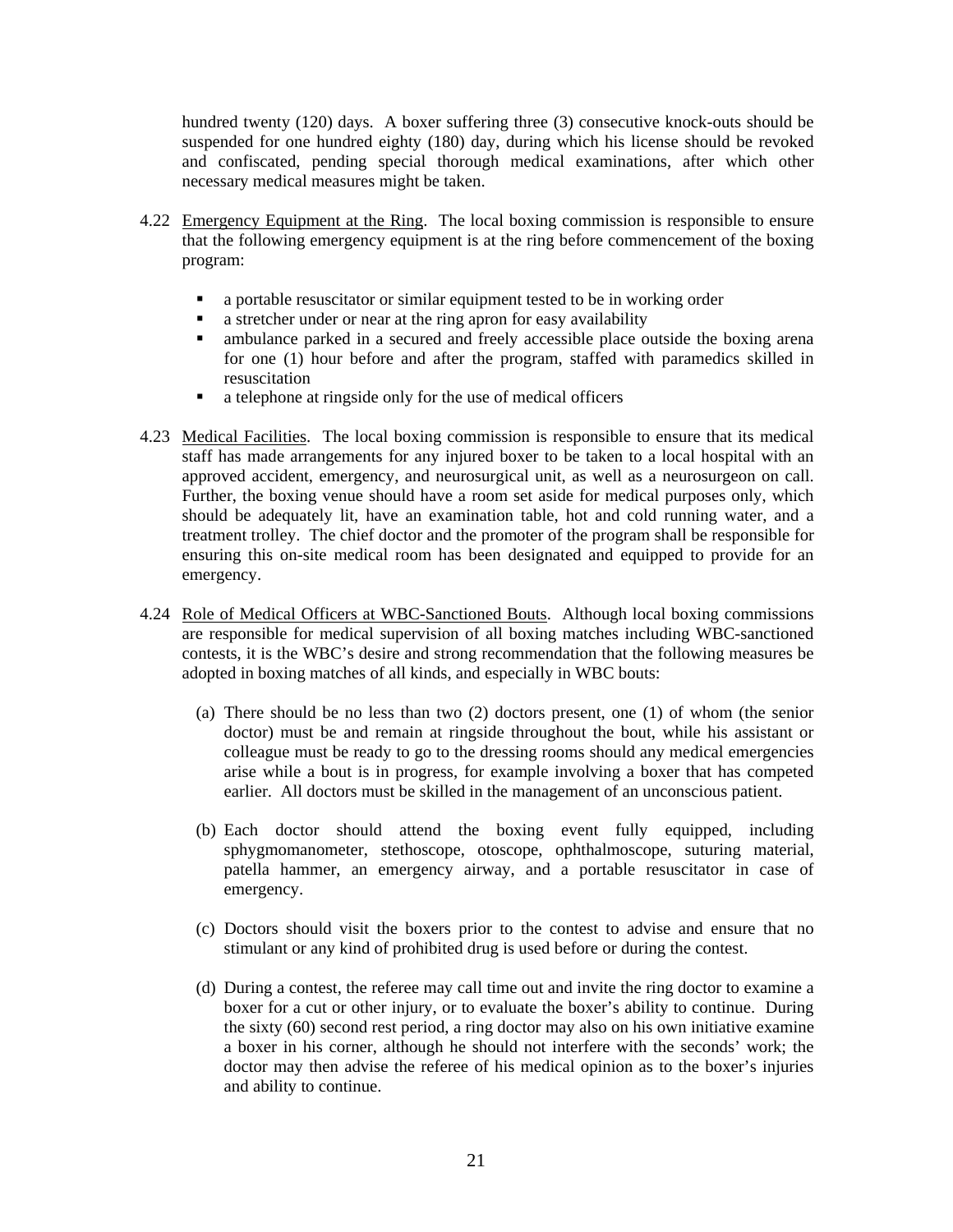- (e) During a fight, no prohibited hemostatics or artificial coverings should be used to stop bleeding. The only substances permitted to be used by the cornermen during a bout are water or approved electrolyte beverages, vaseline, ice, and adrenaline 1/1000, Avetine, or other WBC approved hemostatic. No liniments or other astringent lotions (which could affect wounds on boxers or a person's) should be applied to boxers before or during the bout. The use of smelling salts, amyl nitrite, or similar substances is also not permitted.
- (f) A doctor, the WBC Supervisor, or any official of the WBC or local boxing commission may instruct the referee to or himself may confiscate any substance suspected of being prohibited, or the referee may do so at his discretion. Any such substance should be immediately placed in the custody of the WBC or the local commission for further examination and investigation.
- (g) If the senior doctor deems it necessary that a fight should be stopped because of serious damage or risk to a boxer's health, he must immediately advise the referee. In a WBC bout, this should be done by handing the red card provided by the WBC to the referee as an indication of the doctor's recommendation to stop the fight, provided, that the decision and authority whether to stop a fight always belongs solely to the referee.
- (h) After a boxer is counted out, or a bout is stopped and the boxer fails to stand up, doctors should immediately enter the ring, with or without the referee's call, remove the boxer's mouthpiece if still in the boxer's mouth, establish adequate ventilation, and attend to the boxer as necessary under the circumstances.
- 4.25 Investigation of Fatal Injuries. The WBC medical advisory board shall be responsible for studying fatalities of boxers, and to develop safety recommendations resulting from such studies. Factors and records to be reviewed should include:
	- utopsy reports
	- Files of medical examinations<br>Figures of pre-contest training
	- **•** reports of pre-contest training and lifestyle prior to the fatal bout<br>• nutritional history
	- nutritional history
	- boxing record, knock-outs received, boxing style and difficult contests during the boxer's life
	- medical file and physical record
	- utopsy reports
	- potential contributing factors such as any use of drugs, alcohol, etc.

 Following a bout involving a fatality, the WBC medical advisory board may be requested to prepare a report containing the conclusions of its investigation. Based upon such investigations, the WBC medical advisory board may prepare reports and make recommendations to implement additional safety measures for future contests.

4.26 All Injuries to be Reported. For the protection of boxers and to ensure that licensing and sanctioning decisions are based upon all relevant medical information and history, all injuries in boxing gyms must be reported to the local boxing commissions and the WBC prior to a boxer's participation in any contest. Further, all injuries suffered by a boxer, whether or not related to boxing or training, must be reported to the boxing commission of his jurisdiction by the boxer and his trainers, manager, and/or personal doctor.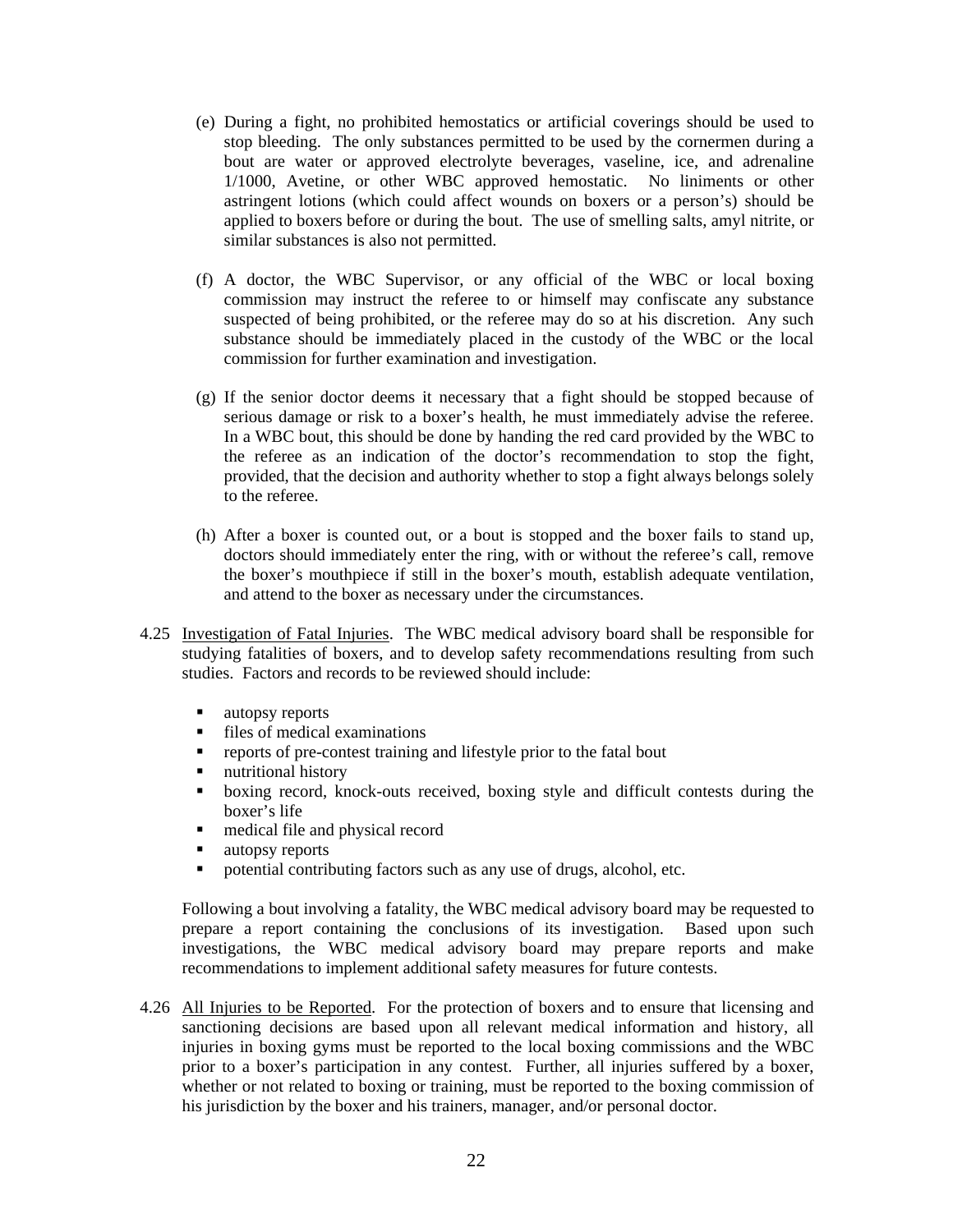- 4.27 Manager and Trainer Education. Managers and trainers should take courses and obtain certificates of attendance at seminars and programs relating to health and safety of boxers, including programs regarding nutrition, physiology, drugs, dangerous hemostatics, diuretics, and other dangerous substances, as well as boxing rules and training programs.
- 4.28 WBC Referees and Judges. Referees and judges for WBC contests should pass a yearly medical examination including neurological and ophthalmological testing. Referees must have a pre-bout examination at the weigh-in for reflexes, blood pressure, heart rate, nistagemus, and a Romberg test. Ensuring that these requirements are satisfied is the responsibility of the various local boxing commissions.

### **Antidoping Regulations**

- 4.29 Doping in Boxers. Boxers contending in any contest sanctioned by the WBC shall not take, ingest, or have administered to him any substance, medicine, or drug that may enhance or reduce his performance in the ring.
- 4.30 Antidoping Testing. The antidoping testing protocols of these rules are applicable for both WBC championship and elimination bouts.
- 4.31 Responsibilities of Local Commissions. It is the responsibility and obligation of the local commission, not the WBC, to arrange for the antidoping testing, including appointment of a doctor or other qualified official to collect the required samples, maintaining the chain of custody and control over the samples to prevent errors or tampering, selection of a qualified laboratory, and conduct of the testing in compliance with these Rules and Regulations.
- 4.32 Compliance by Local Commissions. Antidoping testing by local commissions and their selected laboratories must follow the procedures stated herein. The WBC may in its discretion accept antidoping testing by local commissions that is substantially in accordance with these regulations, and may recognize suspensions or other penalties for antidoping violations imposed by local commissions. The WBC may also in its discretion reject any testing, investigation, determination of guilt or innocence, or suspension if it finds that the local commission has failed to observe these regulations.
- 4.33 WBC Independent Authority regarding Antidoping. The WBC reserves the right to appoint its own officials to independently conduct antidoping procedures, including collection and custody of samples, selection of laboratory, and the testing process, where the local commission is unable or unwilling to comply with these regulations. The WBC further reserves the right to conduct investigations, hold hearings, and issue its own decisions regarding the culpability of any boxer for antidoping violations.
- 4.45 WBC Protocols. The WBC may establish such standards and protocols as it shall determine necessary to carry out these antidoping regulations, including mandating official forms setting forth the antidoping tests and procedures. All WBC champions and challengers must adhere to these regulations and any such protocols.
- 4.35 All Drugs Must be Reported. Should a boxer be taking any form of medication or other drug or substance, he and his representatives must report that fact immediately, but not later than the rules meeting for the bout, to the WBC, the local commission, and the attending doctors.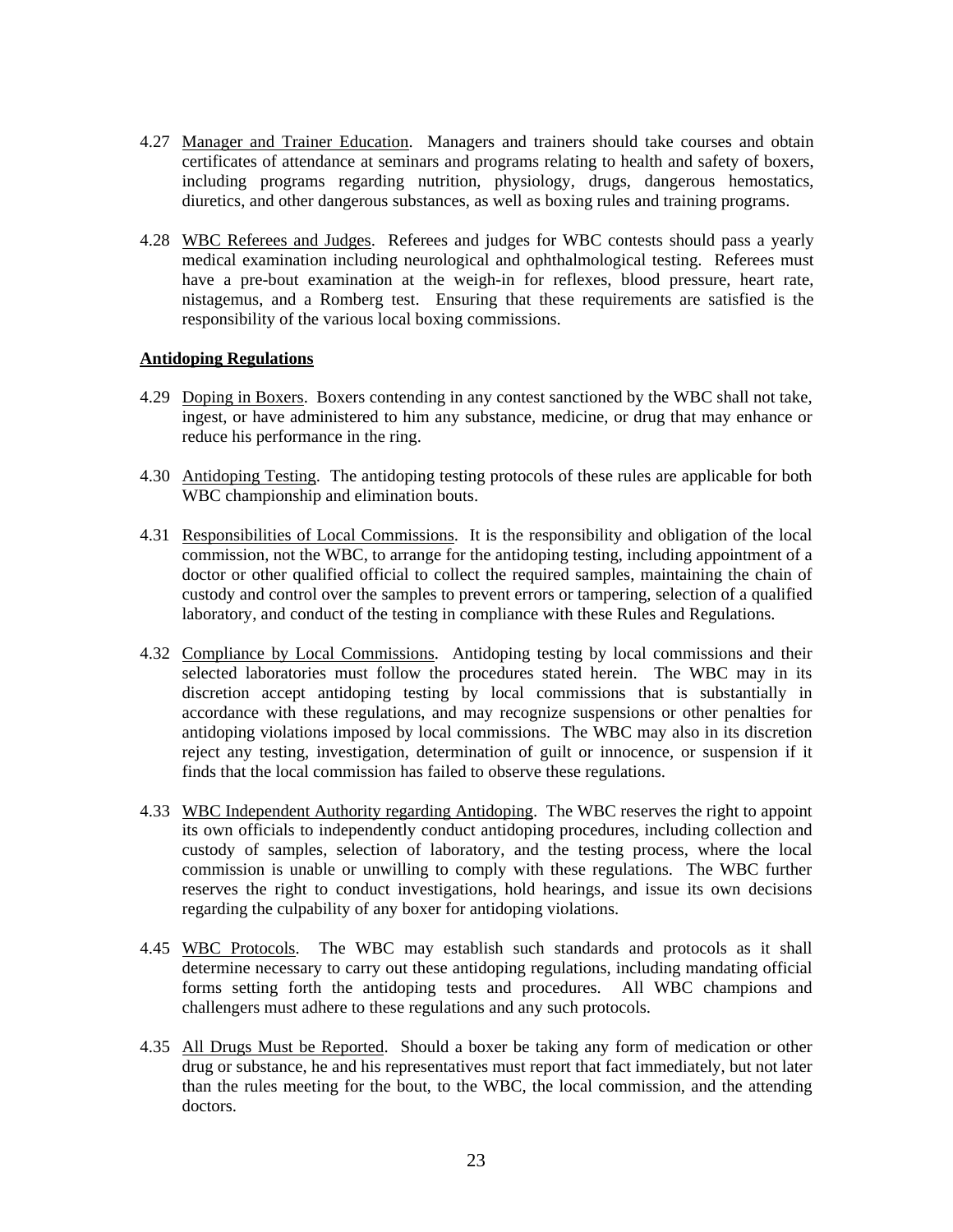- 4.36 Procedures for Administration of Antidoping Tests. Each local commission will determine the mechanics for implementation of antidoping tests, but the following measures are required:
	- (a) The antidoping tests shall be taken from the urine of the contending boxers immediately after the bout, at the dressing room or place designated by the doctor. The WBC may authorize the samples to be taken before the bouts only in places where a law or a rule so requires.
	- (b) The urine of each boxer shall be placed in two (2) separate bottles perfectly clean and sterilized, marked "A" and "B" or "1" and "2", before the boxer and his representative, the doctor or official in charge and/or any neutral doctor that may be chosen by the WBC. All bottles shall then be sealed.
	- (c) All sealed bottles shall be signed by the boxer or his representative and the doctor, local commissioner, or WBC Supervisor.
	- (d) The first bottle, "A" or "1", will be used for a first test, to be performed independently by the laboratory specifically appointed by the local boxing commission or the WBC. If the test results, which shall be presented within a week after the contest, are negative, the result shall be reported as such and filed, and the second bottle, "B" or "2", destroyed.
	- (e) If the first bottle, "A" or "1" is found positive, the WBC shall be immediately informed by the local commission or directly by the laboratory. The WBC will immediately contact the affected boxer, or his representative, to inform them of their right to select a representative to witness a second test. The positive result of bottle "A" or "1" shall be kept in strict confidence among the laboratory, the local commission, the WBC headquarters, the WBC Supervisor of the contest, and the accused boxer and his representatives.
	- (f) The responsibility for second test, if the first is found positive, will be that of the WBC. At the WBC's direction, bottles "B" and "2" shall be sent to the laboratory officially and expressly appointed or agreed to by the WBC, where the boxer may have a representative present to observe the second testing. The local boxing commission and the WBC may agree on the laboratory to perform the second test.
	- (g) If bottle "B" or "2" is found positive, confirming the first test, the WBC shall appoint a WBC investigating committee, whose report shall be presented to the WBC Board of Governors. The WBC shall schedule and conduct a hearing in accordance with these Rules and Regulations, prior to making a final determination.

 The WBC may in its discretion accept antidoping testing by local commissions that is substantially in accordance with these Rules and Regulations, and may recognize suspensions or other penalties for antidoping violations imposed by local commissions. However, the WBC reserves the right to conduct its own testing or investigations, hold hearings, and issue its own decisions regarding the culpability of any boxer for antidoping violations.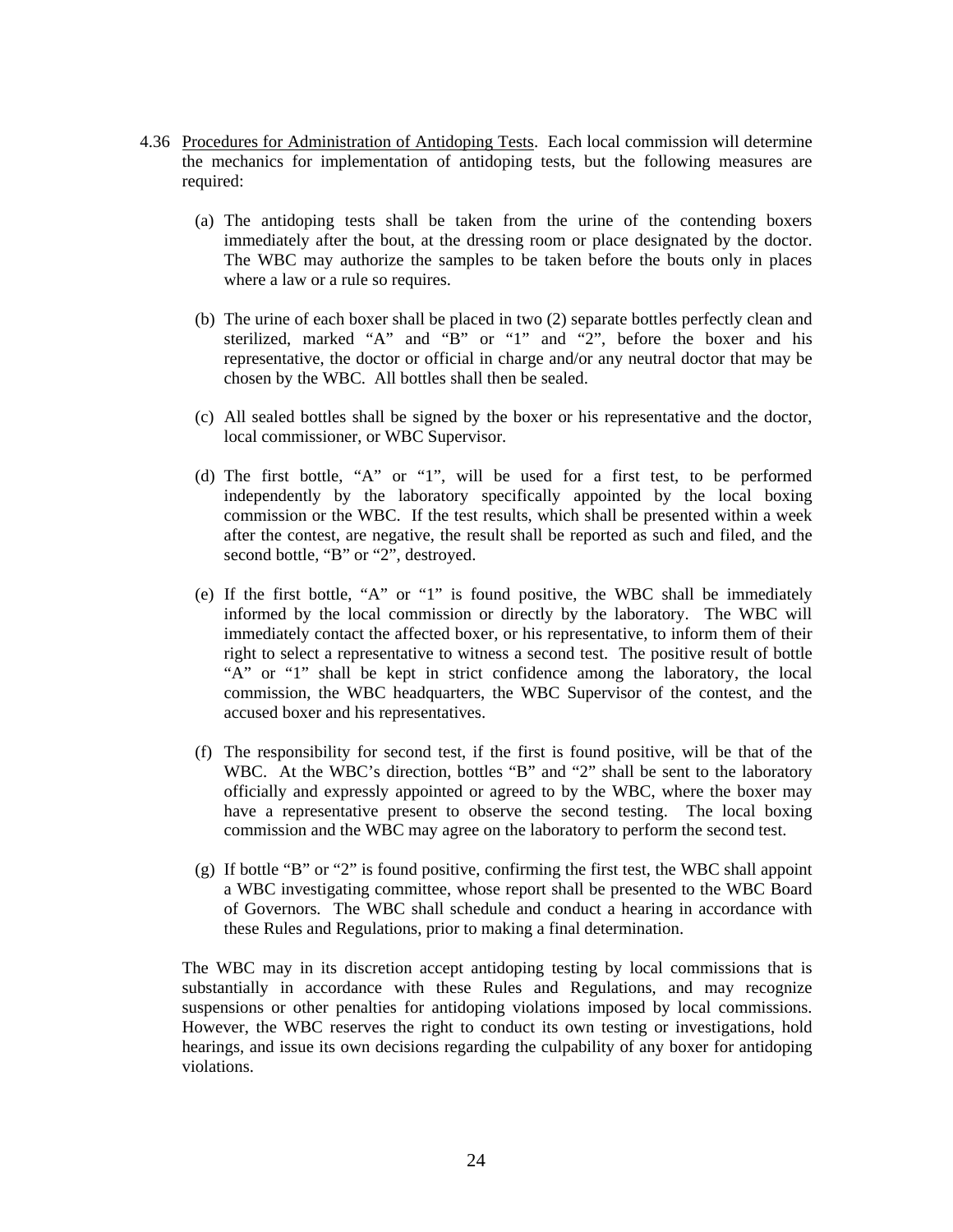- 4.37 Prior Notification of Testing. Before each WBC bout, the local commission shall inform each boxer that the testing of his urine is mandatory immediately after each bout, and that failure or refusal to submit to such testing may result in disciplinary action, including, without limitation, disqualification, suspension or a fine.
- 4.38 Failure to Take Antidoping Tests. If, after being notified by the local commission about the mandatory testing of their urine, a boxer does not submit to such a testing, he will be disqualified, fined, or suspended as the WBC may determine in its discretion.
- 4.39 Prohibited Substances and Procedures. No boxer shall take substances or undertake procedures that may unfairly affect the outcome of the contest or threaten the safety of either boxer. The WBC medical advisory board may from time to time promulgate categories and lists of prohibited drugs and procedures, which shall include but not be limited to the following:
	- (a) Classes of Prohibited Substances:
		- stimulants (amphetamine, fencamfamine, cocaine, etc.)
		- diuretics (furosemide, thiazide, etc.)
		- steroids or other performance enhancing drugs as may be prohibited by the WBC convention
		- narcotic analgesics (heroine, morphine, etc.)
		- sedative hypnotics (barbiturates, phenobarbital, secobarbital, etc.)
		- $\blacksquare$  hallucinogens<sup>1</sup> (marijuana, LSD, mescaline, etc.)

### (b) Banned Procedures:

- $\blacksquare$  infusions of blood, red blood cells, or plasma expanders
- alterations in the integrity and validity of urine (substitution of urine provided in testing or the use of masking agents such as probenecid)
- 4.40 Sanctions for Violation of Antidoping Regulations. A boxer who has been found to have tested positive for banned substances or otherwise found to have engaged in prohibited procedures under these rules will be subject to such penalties as the WBC shall determine appropriate in its sole discretion. Such penalties may include but are not limited to disqualification in the contest, a fine up to the amount of the boxer's purse, imposition of medical treatment and further testing or investigation, suspension and removal from the ratings of up to one (1) year, and vacating the boxer's status as a champion or challenger.
- 4.41 Vacating of Status. In addition to any other penalty that may be imposed in accordance with the preceding rule, the WBC may vacate a boxer's status for violations of these antidoping regulations in WBC title and elimination contests as follows:
	- (a) In a title bout, if the champion retains his title and is later found to have violated these antidoping regulations, the WBC may declare the title vacant and that the challenger whose antidoping tests were negative shall box another contender chosen by the WBC for such vacant title, unless the WBC determines that the challenger's performance in the bout was unworthy. Alternatively, the WBC may order any other

<sup>&</sup>lt;sup>1</sup> A trace amount of 100 up to 200 nanograms may result in a warning and severe fine; the presence of 200 or more nanograms may result in fine and/or disqualification or suspension in accordance with these rules.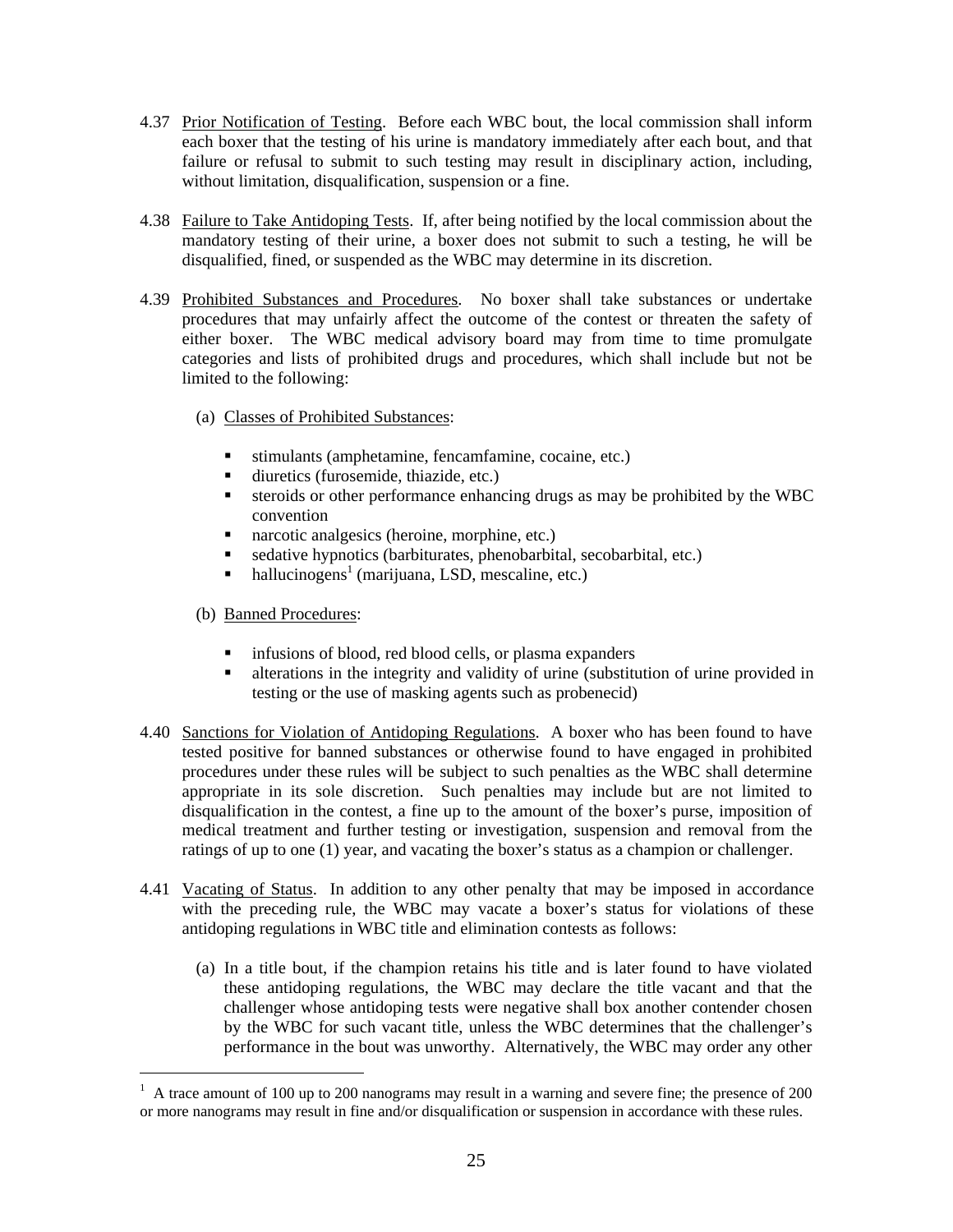contest(s) at its discretion to fill the vacant title or take such other action as it may determine in its sole discretion.

- (b) In a title bout, if the challenger wins and is later found to have violated these antidoping regulations, the WBC may declare the title vacant and order that the former champion whose antidoping tests were negative shall box another contender chosen by the WBC for the vacant title. Alternatively, the WBC may order any other contest(s) at its discretion to fill the vacant title or take such other action as it may determine in its sole discretion.
- (c) In a title bout, if the challenger loses and is later found to have violated these antidoping regulations, the WBC may suspend the boxer for up to one (1) year from any WBC bout and from the WBC ratings.
- (d) In a title bout, if both boxers are later found to have violated these antidoping regulations, the title will be declared vacant and the WBC may order any contest(s) to fill the vacant title in its discretion, and the WBC may suspend either boxer for up to one (1) year from any WBC bout and from the WBC ratings.
- (e) In an elimination contest, if the winner is later found to have violated these antidoping regulations, the WBC may remove the boxer's status as a challenger and order any other contest(s) at its discretion to select a mandatory challenger or take such other action as it may determine in its sole discretion.
- 4.42 Rehabilitation. In accordance with these rules, the WBC may require any boxer found to have violated these antidoping regulations to undergo rehabilitation treatment or obtain medical certification that the boxer is free of prohibited substances or procedures. The WBC also reserves the right to order random antidoping tests before including the boxer in its ratings or approve them to compete in WBC bouts.

# **ARTICLE V – CLAIM & APPEAL PROCEDURES; DISCIPLINARY RULES**

#### **Claim & Appeal Procedures**

- 5.1 Exclusivity of Remedies. Any boxer, promoter, manager, or other person or entity that participates in the activities or events of the WBC, does business with the WBC, or who claim any right or privilege arising from the WBC Constitution or these Rules and Regulations, agrees that their exclusive remedies are the administrative remedies and the dispute resolution procedures provided for herein.
- 5.2 Administrative Remedies. Any claim, complaint, or protest against the WBC, or any controversy, appeal, or dispute concerning the WBC or any WBC contest, ruling, order, or action, or arising under the WBC Constitution or these Rules and Regulations must first be presented to the WBC as a claim that may be resolved by administrative remedies.

 To be recognized and valid, any such claim, claim, complaint, or protest must be submitted to the WBC President in writing by the aggrieved party or his authorized representative within fifteen (15) calendar days after the claim first arose. Each such claim, complaint, or protest must also be accompanied by a non-refundable fee of \$2,500.00 to cover the costs and expenses of the WBC relating to the processing of any such claim, complaint, or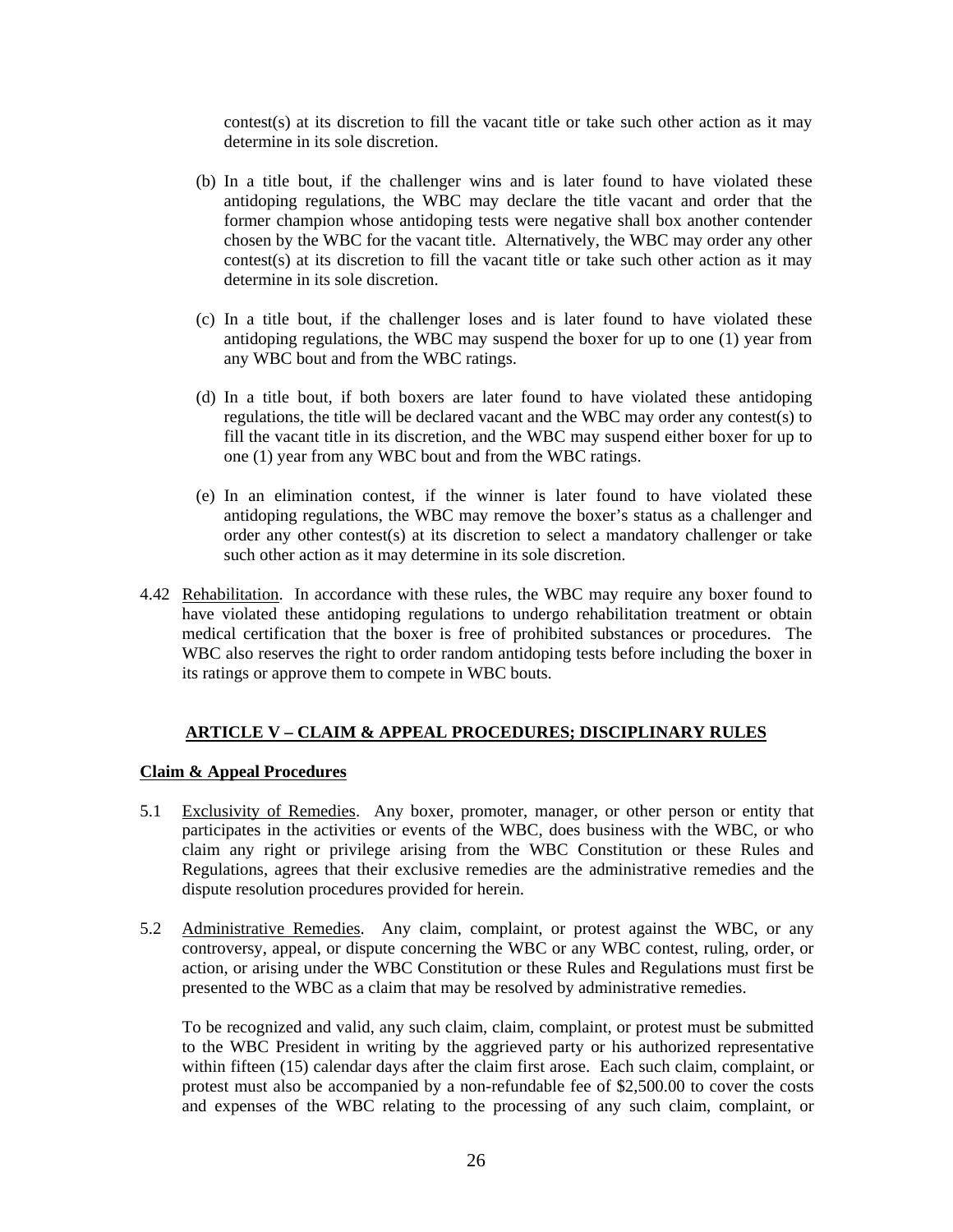protest. The WBC may in its sole discretion grant a waiver of all or a portion of such fee, but no such waiver shall apply unless it is granted in writing by the WBC and received by the protesting party.

 Upon receiving a recognized claim, the President, in his discretion, may attempt to resolve the claim, or may refer the matter to either the WBC Grievance and Appeals Committee or its Board of Governors.

 The WBC may institute such policies and procedures as it may deem appropriate from time to time for the administration and processing of any recognized claim. In general, the WBC representative(s) addressing such a claim will first investigate the claim, seek such additional information as may be required, hold hearings (telephonic or in-person) if necessary, and then issue a decision to accept or reject the appeal in whole or in part. The President shall notify all interested parties in writing of the decision of the WBC.

 In the event that the complainant remains unsatisfied with the WBC's decision following these administrative remedies, the complainant must then seek compulsory mediation under Rule 5.3 hereof. No party may invoke or seek remedies under Rule 5.3 or Rule 5.4 without first seeking, and providing the WBC the opportunity to provide, administrative relief under this Rule 5.2.

- 5.3 Compulsory Mediation. Any unresolved claim, controversy, or dispute involving the WBC must be submitted to non-binding mediation in accordance with the following procedures within thirty (30) days after exhaustion of the administrative procedures outlined in Rule 5.2. The mediation process shall be as follows:
	- (a) The parties must make best efforts in good faith to attempt to select a mediator mutually acceptable to both parties.
	- (b) If the parties are unable to agree on a mediator, each party shall nominate two (2) qualified candidates from the List of Mediators of the Court of Arbitration for Sport ("CAS"). The mediator shall then be selected at random from the four (4) CAS candidates selected by the parties.
	- (c) The mediation shall be conducted in accordance with procedures prescribed by the selected mediator and at a convenient location designated by the mediator. The mediator's expenses shall be shared equally by the parties to the mediation.
	- (d) The mediation shall be conducted within thirty (30) days, absent special circumstances, after the mediator is selected.
	- (e) The parties to the mediation must agree to mediate in good faith in a meaningful attempt to resolve the controversy, claim, or dispute.
- 5.4 Mandatory Arbitration. Any claim, controversy, or dispute that the parties have been unable to resolve pursuant to the procedures provided for in Rules 5.2 and 5.3 hereof shall then be settled exclusively by mandatory arbitration before the Court of Arbitration for Sports ("CAS"), pursuant to the Code of Sports-Related Arbitration.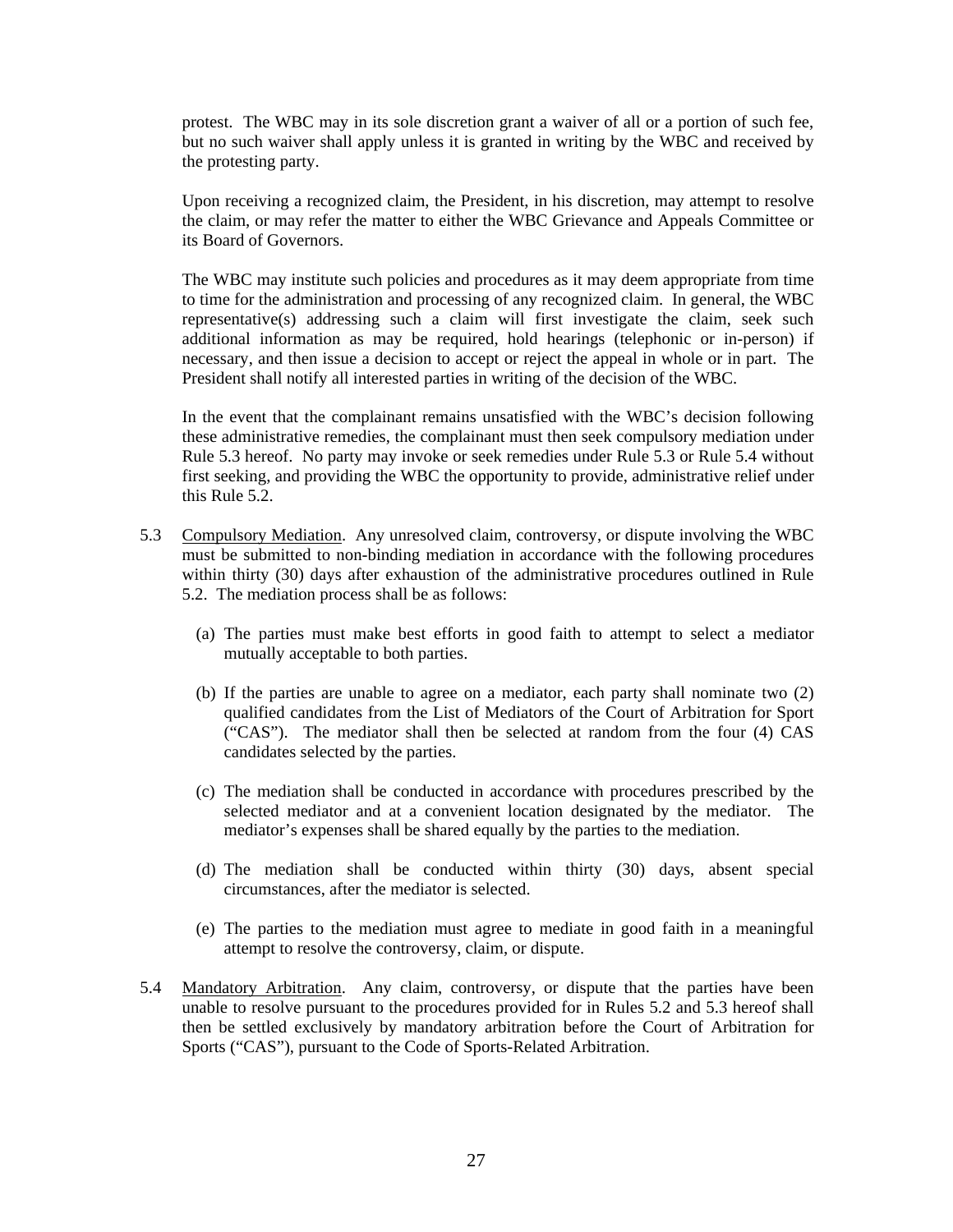The WBC and all boxers involved in WBC-sanctioned contests, as well as all related parties, acknowledge that these provisions concerning alternatives to dispute resolution are an essential part of these Rules and Regulations.

- 5.5 Waiver. Any person having a claim against the WBC expressly waives all remedies and courses of action other than those provided for in this Article 5.
- 5.6 Indemnification. All parties expressly agree, by doing business with the WBC, to indemnify and hold harmless the WBC, affiliated federations and committees, and all officers, members of the Board of Governors, representatives, attorneys, and agents (each, a "WBC Indemnified Party") thereof against any and all losses, claims, damages, liabilities, penalties, actions, judgments, suits, costs, expenses, and disbursements (including the reasonable and actual fees, charges and disbursements of any counsel for any WBC Indemnified Party, incurred by any WBC Indemnified Party or asserted against any WBC Indemnified Party by any third party or by any person arising out of the actions of such WBC Indemnified Party or any actual or prospective claim, litigation, investigation or proceeding, whether based on contract, tort or any other theory, whether brought by a third party or by any person directly, and regardless of whether any WBC Party is a party thereto, **AND INCLUDING WITHOUT LIMITATION WITH RESPECT TO ANY ACTION OR INACTION ARISING FROM ANY WBC INDEMNIFIED PARTY'S NEGLIGENCE OR STRICT LIABILITY**, such that no WBC Indemnified Party shall be held liable for or not be indemnified for any action taken in good faith and not resulting from gross negligence or willful misconduct of such WBC Party, as determined by the CAS or any other court of competent jurisdiction by final and nonappealable judgment.

 In order to attempt to hold the WBC liable for gross negligence or willful misconduct, or under any other theory of liability or damages, the complainant must prove their case by the standards of proof and law applied by the CAS.

 Under any circumstances, should the WBC be found liable to any party, all parties by doing business with the WBC expressly agree that their sole and exclusive monetary remedy that may be recoverable from the WBC is limited to a maximum (but not a minimum) of sanction fees paid to the WBC relating to the last contest that gave rise to their claim against the WBC.

 All parties including boxers doing business with or otherwise associated with the WBC expressly waive any and all claims for special, indirect, consequential or punitive damages (as opposed to direct or actual damages) in connection with any claim against the WBC or any other WBC Indemnified Party. In no event shall the WBC be liable to for punitive, consequential, direct, or indirect damages, including, but not limited to, lost profits, loss of earning capacity, delay, interest or attorney fees, directly or indirectly resulting from any act or omission of the WBC, its employees, officers, affiliated Federations, Governors, or agents.

5.7 Reimbursement of WBC's Costs and Expenses. In the event of any claim, complaint, or protest against the WBC, and the CAS or any other authority determines that a party has failed to comply with Rules and Regulations or the rulings of the WBC, then such party shall promptly reimburse the WBC for its costs and reasonable expenses (including, without limitation, legal fees and expenses) incurred in connection with all such proceedings.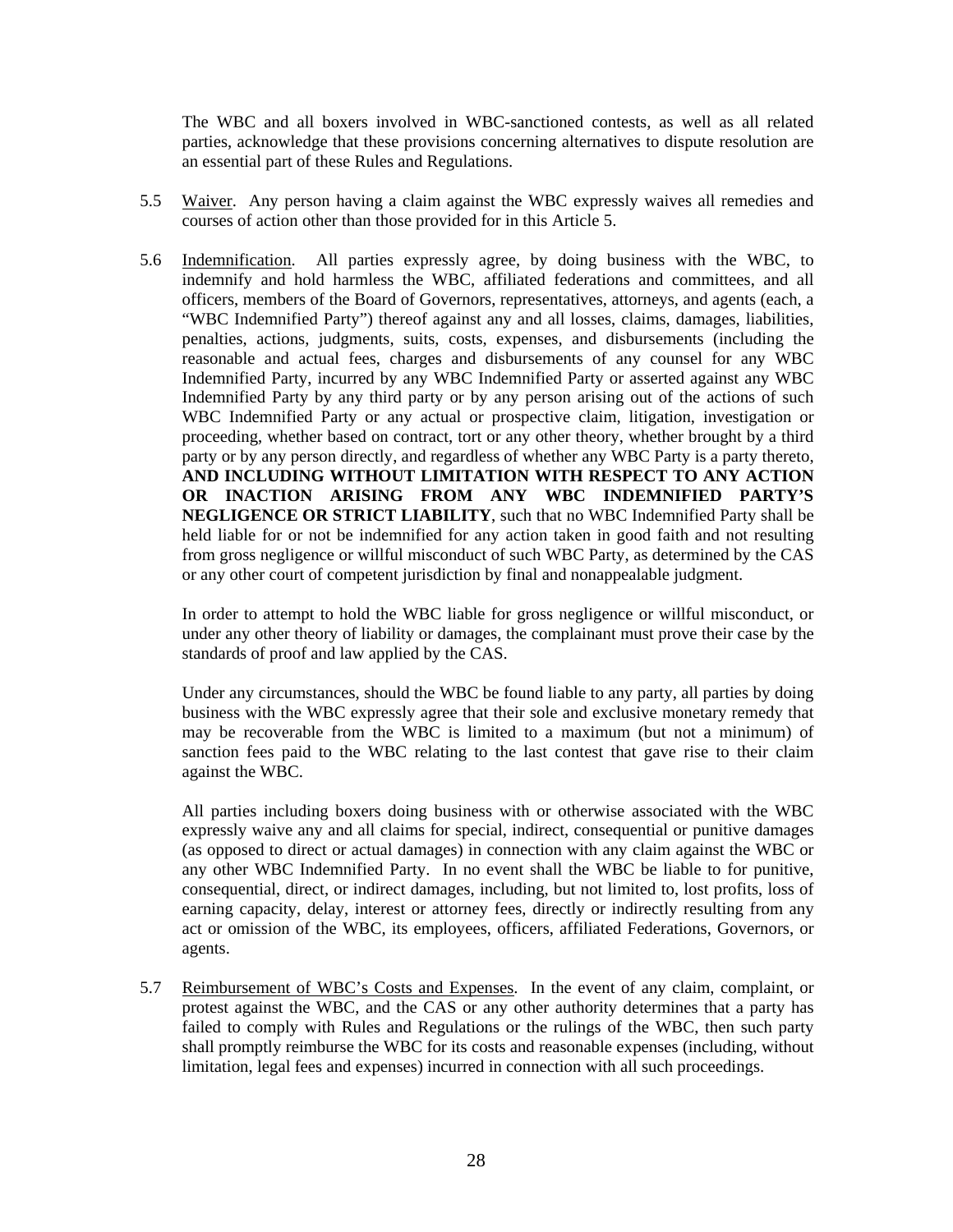#### **Disciplinary Rules**

- 5.8 WBC Power and Authority in Disciplinary Matters. The WBC has the power and authority to impose disciplinary sanctions on any person or organization that violates any of the Constitution, Rules and Regulations, Championship Rules, or any ruling of the WBC. The procedure of the WBC in disciplinary matters shall be as follows:
	- (a) Any party may file with the WBC written charges regarding any violation of the WBC Constitution or rules, or the WBC may independently take notice of and act upon any such violation.
	- (b) Violations may include, but are not limited to, the following:
		- i. Failing to comply with any rule pertaining to business dealings with the WBC;
		- ii. Intentional fouls or unsportsmanlike behavior in the ring or relating to a contest;
		- iii. Violation of antidoping or other safety measures imposed by the WBC; or iv. Defamation of or bringing disrepute to the WBC or the sport of boxing.
	- (c) Upon recognition of any potential rule violation, the WBC President may refer the matter to the WBC Disciplinary and Appeals Committee. After investigation, the Committee may recommend the imposition of penalties in accordance with this rule. Alternatively, the WBC President may intervene directly in accordance with his power and authority to act in the best interests of boxing.
	- (d) In cases of clear violations, the WBC may issue its decision following its investigation of the facts and examination of the relevant rules. In other circumstances, the WBC may hold hearings, request statements from the accused, or institute such other procedures as it may deem appropriate under the circumstances. However, the WBC is not required to institute any particular process, as an aggrieved party will retain the right to an administrative appeal in accordance with Rule 5.2.
	- (e) The WBC's decision may include the imposition of penalties including fines and suspension or expulsion from any involvement in WBC bouts, ratings, or vacating a championship or challenger status when appropriate.

### **ARTICLE VI - RATINGS**

- 6.1 WBC Ratings Committee. The WBC will have a Ratings Committee consisting of one or more chairmen and one or more vice-chairmen from each of the continental federations. The Ratings Committee shall consist of members of absolute integrity, who shall be subject to the WBC Code of Ethics.
- 6.2 Reports and Recommendations. The members of the Committee will take notice of reports of boxing matches from around the world, reports from boxing commissions, the regional federations, and the WBC, and shall provide information and extend recommendations to the Committee Secretary and Chairman regularly.
- 6.3 Ratings Procedures. The Ratings Committee shall compile and publish ratings, typically on a monthly basis. The decisions of the Ratings Committee shall be based upon consensus of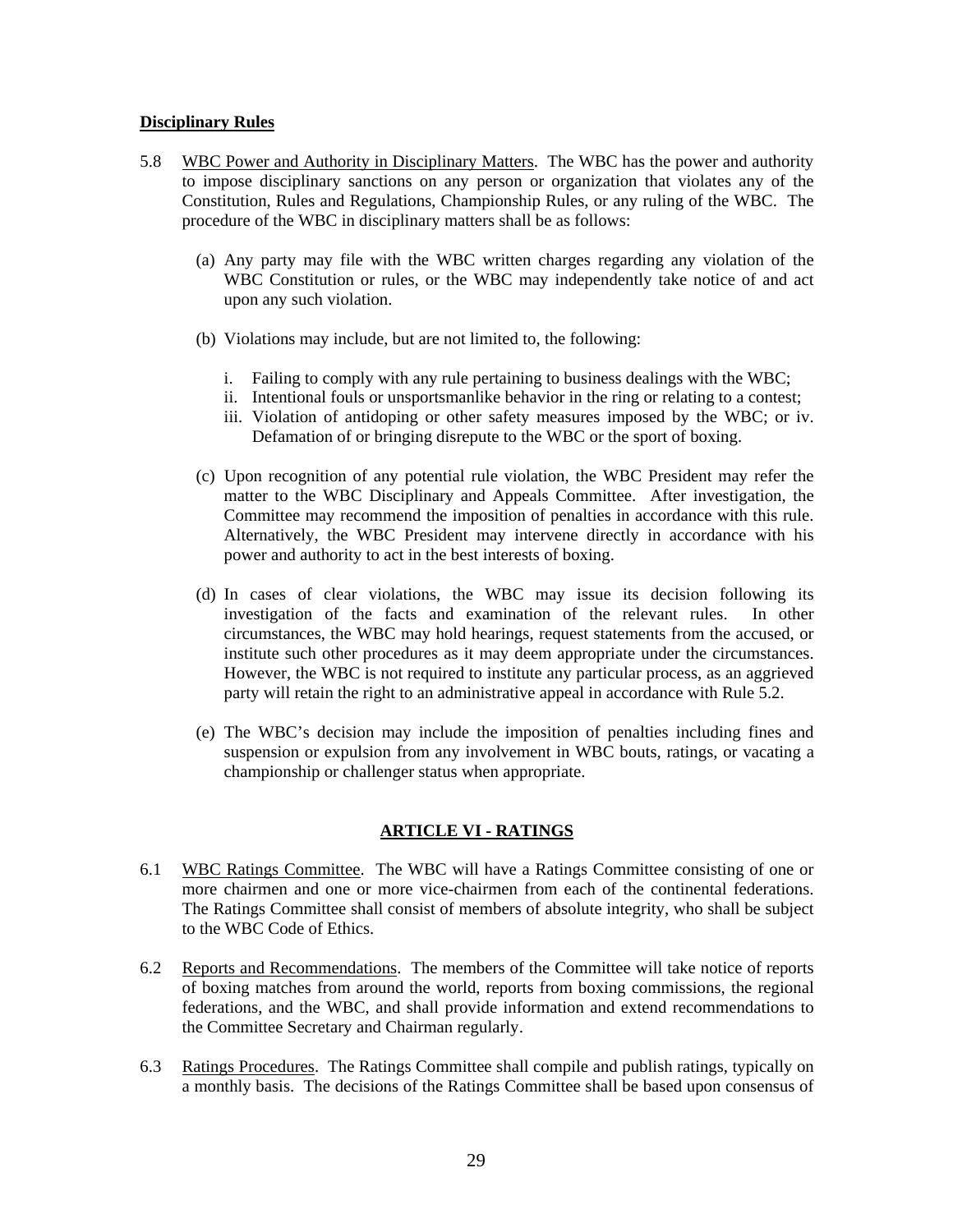the committee. Once a year at the WBC Convention, the Ratings Committee shall submit to the Board of Governors its current ratings for final approval.

- 6.4 Ratings Principles. The WBC's ratings principles are as follows:
	- (a) The purpose of ratings is to determine eligible contenders to challenge for WBC championships.
	- (b) Ratings are largely subjective.
	- (c) Ratings are based primarily on merit.
	- (d) Forty (40) boxers will be rated in each division in the world ratings.
	- (e) World champions of WBA, IBF, and WBO will be listed in each division as champions of their organization.
	- (f) Any boxer committed to box for another organization may be placed in the "Not Available" section of the ratings.
	- (g) Any boxer that may have an impediment to compete may be placed in the Not Available section of the ratings.
	- (h) WBC federation and committee champions will be identified by their corresponding abbreviations.
	- (i) It shall be the responsibility of all boxers and their representatives to advise the WBC of their boxing activity.
- 6.5 Ratings Eligibility. To be eligible to appear in the WBC ratings, a boxer should:
	- (a) have defeated or drawn with a rated boxer.
	- (b) be an Olympic medalist or have won important amateur tournaments.
	- (c) had a successful career in Muay Thai or other combat sports.
	- (d) Any special circumstance by recommendation of an affiliated federation.
	- (e) WBC International champions will be listed and are eligible to challenge for WBC World titles.
	- (f) In order to maintain a top 15 rating, a boxer should have competed against another rated boxer, which may include those rated in the top 15 of other world organizations recognized by the WBC, within the 18 month period from the time the boxer was so rated.
	- (g) To be rated in one of the top 15 positions, a boxer should have competed in at least one 10 round bout.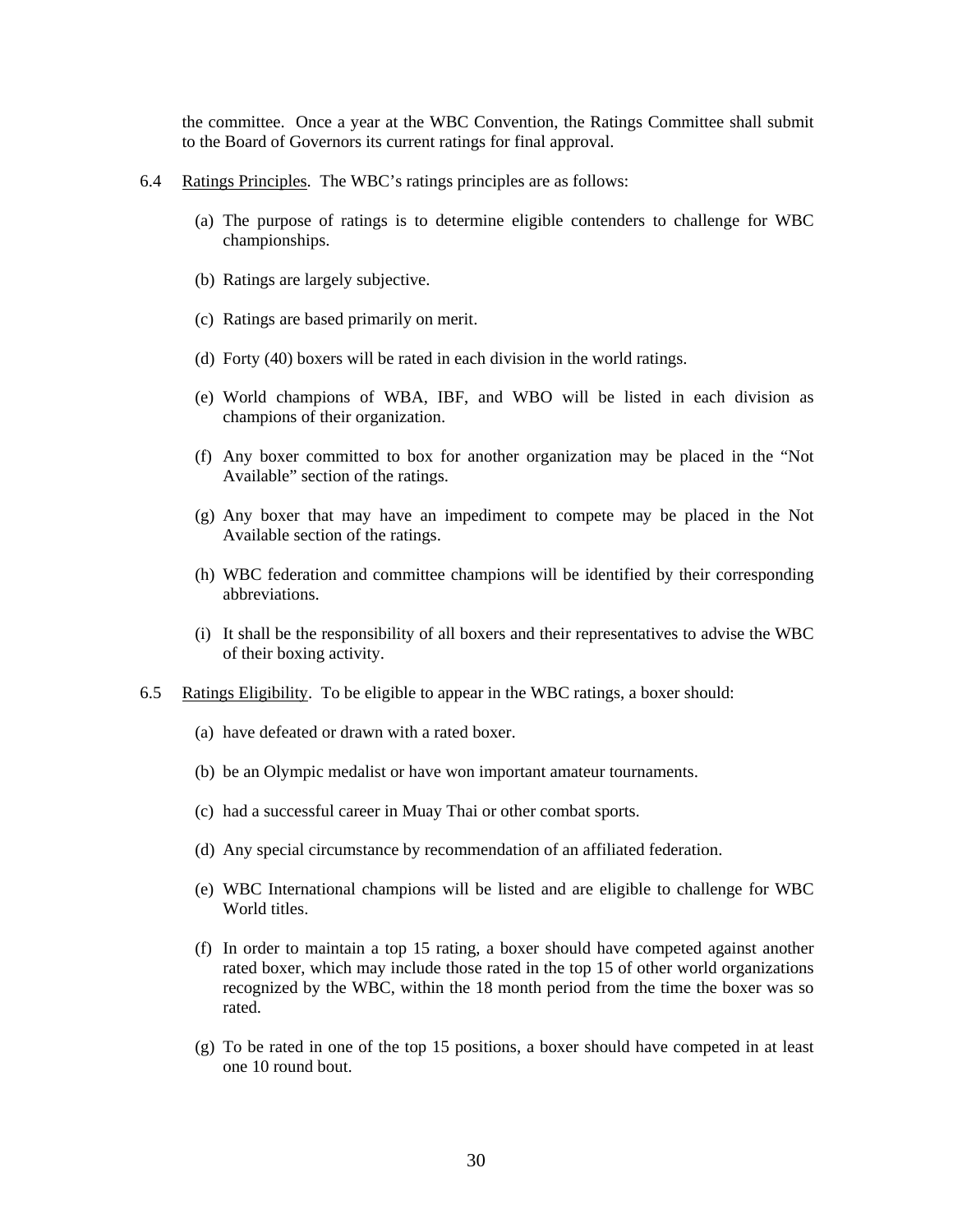- (h) To maintain a top 40 rating, a boxer should compete against another top 40-rated boxer within 18 months from the time the boxer was rated.
- 6.6 Ratings Criteria. Boxers shall be evaluated for the WBC ratings based upon the following factors:
	- (a) Record.
	- (b) Activity.
	- (c) Result and quality of performance in recent bouts.
	- (d) Level of competition.
	- (e) Significance of bouts.
	- (f) Experience in championship bouts.
	- (g) Accomplishments and record in amateur boxing, or in Muay Thai or other combat sports.
	- (h) Competing at home or abroad.
	- (i) Decisiveness of victories.
	- (j) Style.
	- (k) Losses in controversial decisions.
- 6.7 Ratings Consequences of Inactivity. The following circumstances may permit exclusion from the WBC ratings, as follows:
	- (a) A rated boxer who does not compete in 9 months will be subject to being lowered in the rankings.
	- (b) A rated boxer who does not compete in 12 months will be subject to being removed from the ratings absent special circumstances.
	- (c) A boxer's periods of inactivity due to legitimate medical, legal, and other extenuating circumstances will be considered. The WBC Ratings Committee may either continue to rate an affected boxer, or may exclude such a boxer under subsections (a) and (b) hereof, based upon the boxer's unique facts and circumstances.
	- (d) A boxer may also be excluded from the ratings if any of the following occurs:
		- (i) The boxer is convicted of a crime involving moral turpitude and incarcerated.
		- (ii) The boxer is suspended indefinitely by a local commission, affiliated federation, or the WBC.
		- (iii)The boxer resides in a country in which apartheid is official policy.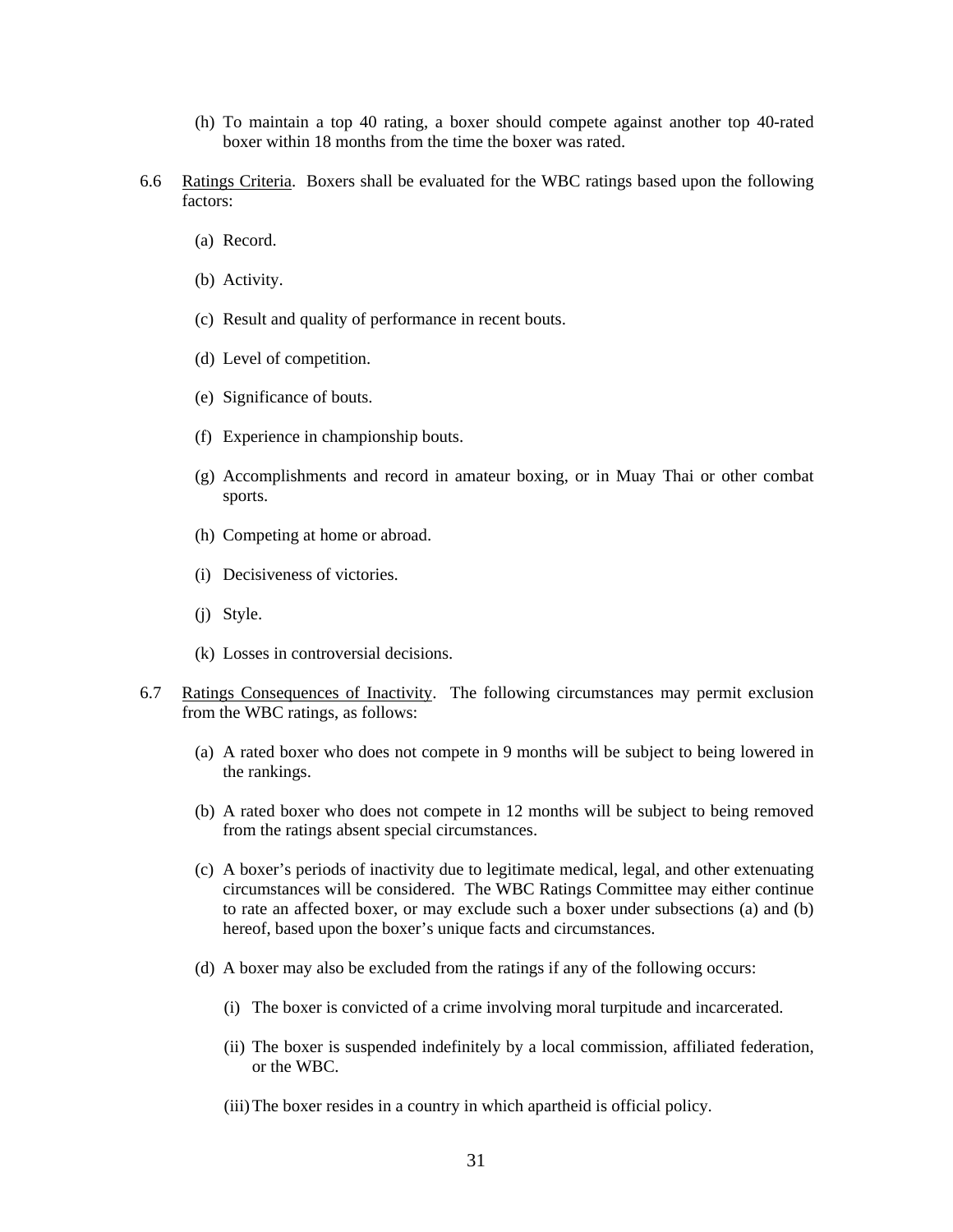- (iv) For other extenuating circumstances.
- 6.8 "Not Available" Ratings Section. A boxer may be listed in the "Not Available" section of the WBC Ratings if the boxer:
	- (a) is committed to box for another organization.
	- (b) is medically unfit or has not been medically cleared to compete.
	- (c) has a legal issue or contractual impediment.
	- (d) is subject to other extenuating circumstances.
- 6.9 Website Posting. The WBC shall publish and maintain its ratings on the WBC website. The WBC shall provide written explanations of changes in the top ten (10) positions within seven days of publication of the ratings.
- 6.10 Ratings Appeals. The WBC shall maintain a Ratings Appeals Committee for the purpose of addressing any appeal regarding a boxer's rating. If a boxer or his representative wishes to make inquiry or appeal a boxer's rating, all such requests shall be directed to the Ratings Appeals Committee, care of the WBC Executive Offices. The ratings appeals process is as follows:
	- (a) A boxer in the top fifteen (15) in the current or previous ratings may ask for an explanation of his status, by a written protest.
	- (b) The Rating Appeals Committee will review the matter and will provide a preliminary response within the following seven (7) days, and shall notify the appellant of its final decision.
	- (c) Any further action by the appellant must be in accordance with Article V of these Rules and Regulations.

# **ARTICLE 7 – FINANCIAL OBLIGATIONS OF PROMOTERS AND BOXERS**

- 7.1 Bout Sanction Fees. The following fees are established in conjunction with all male world title and world title elimination bouts sanctioned by the WBC, subject to modification by a majority voting of the Board of Governors.
	- (a) Promoter's Bout Fee. For each bout as set forth, the promoter must pay:

| Elimination bouts with combined purses up to US\$150,000         | <b>US\$ 5,000</b> |
|------------------------------------------------------------------|-------------------|
| In divisions up to and including Superbantamweight with combined |                   |
| purses up to US\$250,000                                         | <b>US\$ 6,000</b> |
| In divisions from Featherweight to Cruiserweight with combined   |                   |
| purses up to US\$250,000                                         | US\$10,000        |
| In bouts below the Heavyweight division with combined purses     |                   |
| from US\$250,000 to US\$1 million                                | US\$15,000        |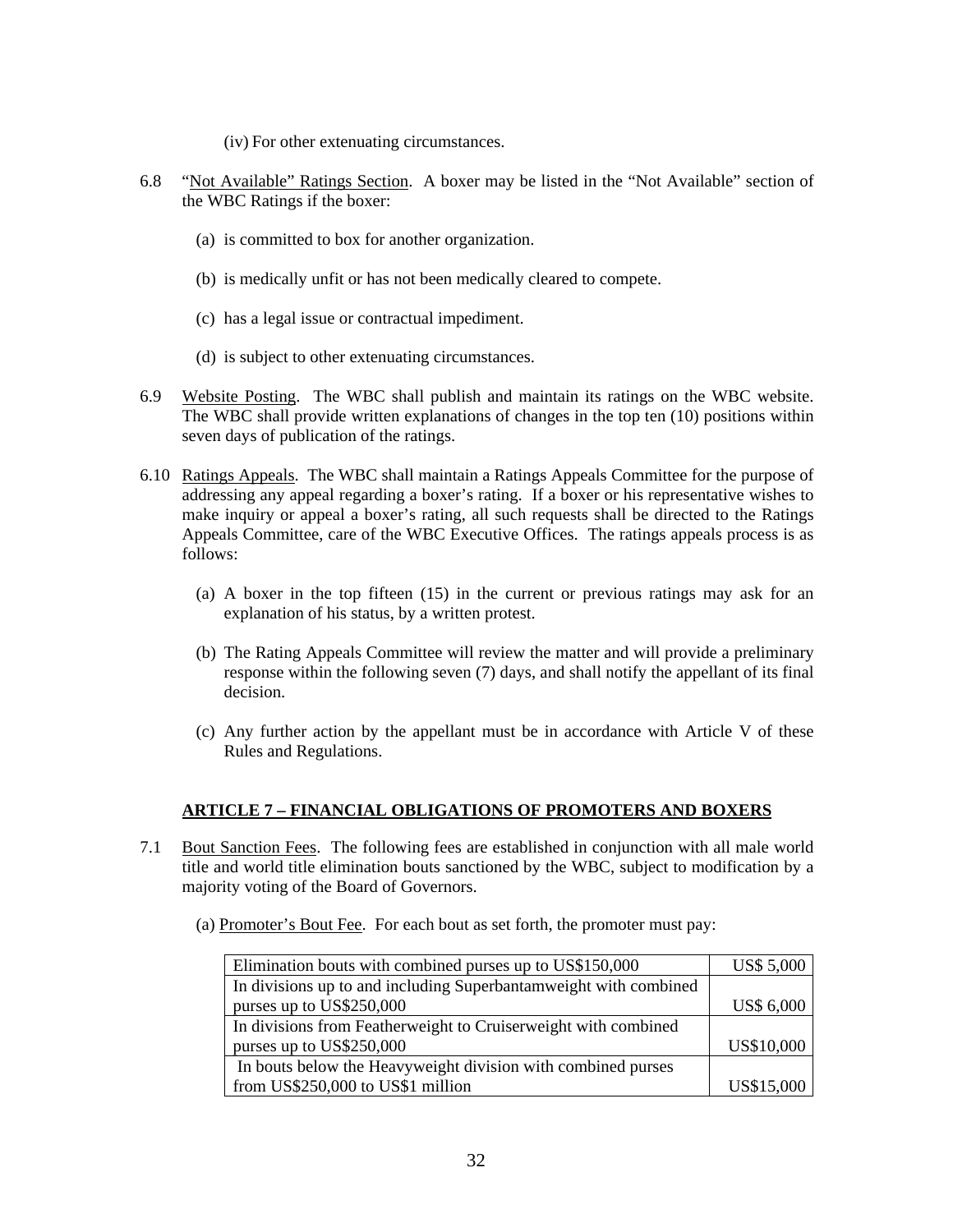| In Heavy weight division with combined purses from US\$1 million |            |
|------------------------------------------------------------------|------------|
| to US\$1.5 million                                               | US\$20,000 |
| In Heavy weight championships and in any other division with a   |            |
| combined purse of US\$1.5 million or greater                     | US\$25,000 |

 All references in this rule to bout purses refer to total combined gross purses of champion and challenger.

The promoter must have paid his annual registration fee of \$7,000.00 in order to promote a WBC sanctioned bout. A deduction of \$2,000 is applicable if payment is made before March 31 of each year.

(b) Boxers' Bout Fees. For each WBC championship and elimination contest, each participating boxer must pay three percent (3.0%) of all gross amounts received by the boxer relating to the bout, including but not limited to compensation derived from pay-per-view, cable or satellite transmission, television broadcast, or internet distribution, merchandising, concessions, sponsorships, shared promotional fees (in cases in which the boxer is promoter or co-promoter), or otherwise, including amounts calculated and paid following the contest.

 The gross amount upon which the sanction fee is based includes all sums of money paid from all national or international sources, is not limited to guaranteed amounts or minimum amounts stated in bout contracts, and includes sums retained by the promoter(s) as his (their) promotional fees, as well as any amounts payable by the boxer to his manager, trainers, or any other party.

On gross compensation up to US\$100,000, a minimum of US\$3,000.00 shall be due from a world champion, and US\$1,000.00 shall be due from any world challenger or contender in a world title elimination bout. In the event of a vacant world title, a minimum of US\$2,000.00 shall be due from each boxer.

(c) Expenses Payable. In addition to the bout sanction fees stated above, the promoter of a WBC championship or elimination contest is also obligated to pay the following expenses and charges to the WBC:

| Championship belt when a new champion is crowned:<br>Boxers' hospitalization and life insurance: |           | US\$5,000<br>US\$1,500 |
|--------------------------------------------------------------------------------------------------|-----------|------------------------|
| Ring Officials' Fees (minimum subject to local commission)                                       |           |                        |
| <b>Total Purse</b>                                                                               | Referees  | <b>Judges</b>          |
| Up to US\$100,000                                                                                | US\$1,600 | US\$1,300              |
| From US\$100,001 to US\$250,000                                                                  | US\$1,800 | US\$1,400              |
| From US\$250,001 to US\$1,000,000                                                                | US\$2,250 | US\$1,950              |
| From US\$1,000,000 to US\$5,000,000                                                              | US\$3,150 | US\$2,450              |
| From US\$5,000,001 to US\$10,000,000                                                             | US\$4,150 | US\$2,950              |
| From US \$10,000,001 and over                                                                    | US\$8,150 | US\$5,150              |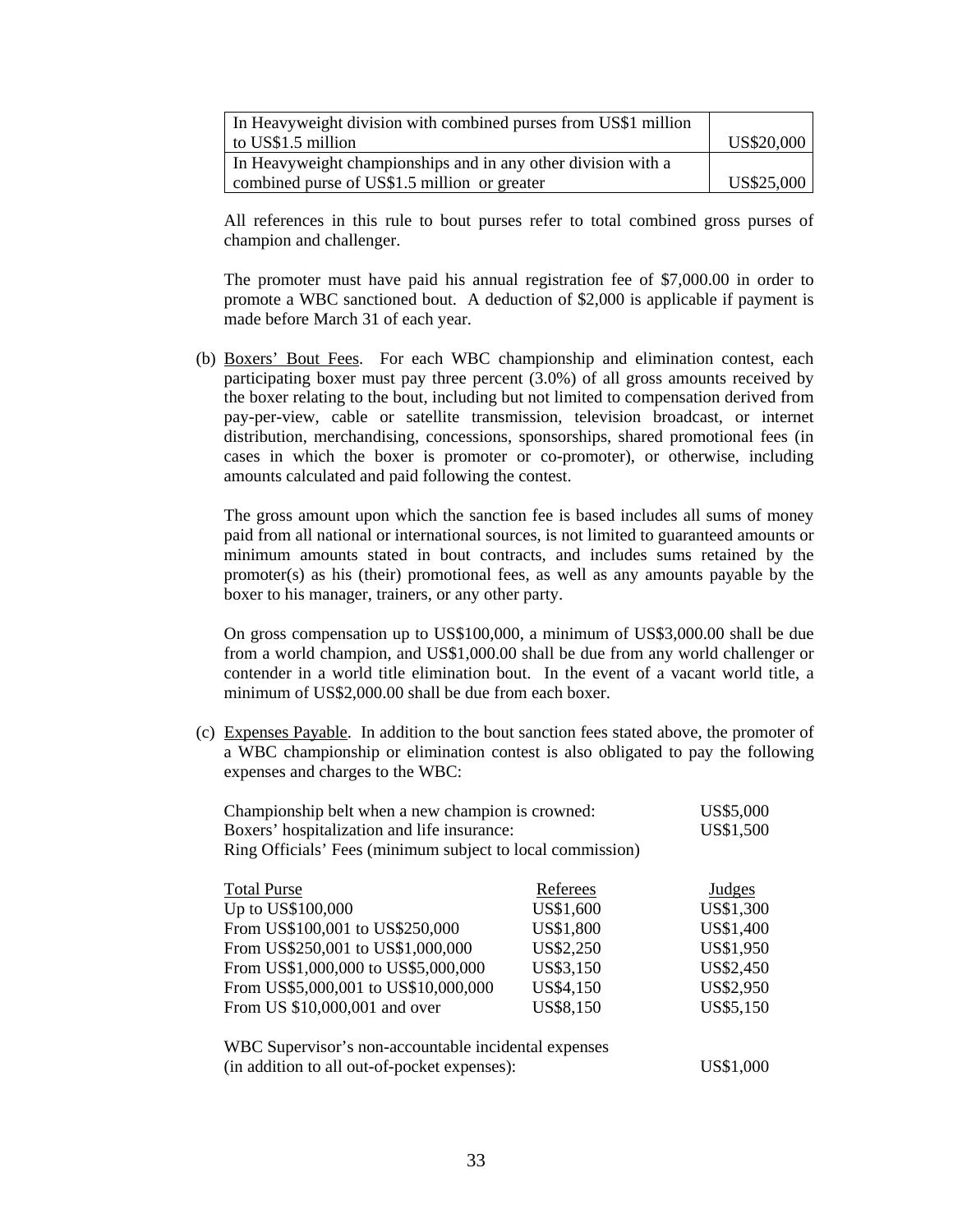### ALL AMOUNTS ARE PAYABLE TO THE WBC IN USA DOLLARS AGAINST A USA BANK, AND FORWARDED TO THE WBC AS INSTRUCTED IN CONNECTION WITH EACH BOUT.

Sanction fees per Rules 7.1(a) and (b), and all expenses incurred per Rule 7.1(c) remain payable by promoters and boxers, even if one or both boxers in the contest fail to make the required weight, as the promotion will have benefitted from the marketing value brought to the bout as a result of it being a WBC-sanctioned contest, and because the event was promoted using the WBC's exclusive and proprietary trademarks and other intellectual property.

- 7.2 Payment Procedures and Obligations of Promoters. The promoter of any WBC bout is hereby obligated as follows:
	- (a) On or before fifteen (15) calendar days prior to the day of the bout, the promoter shall deposit with the WBC Ten Percent (10%) of the combined compensation payable to the boxers. The amount of such deposit shall not be required to exceed \$500,000. On or around the day of the bout, the WBC shall return the deposit to the promoter, after deducting the applicable sanction fees.
	- (b) If the amount of the deposit is less than the sanction fees applicable to the bout, the promoter shall pay the difference to the WBC on or around the day of the bout.
	- (c) If, as described in Rule 7.1(b), the promoter pays any compensation to either boxer after the bout, then the promoter shall pay to the WBC all remaining required 3% sanction fees at any time such compensation is paid to either boxer.
	- (d) The promoter is the party ultimately liable to the WBC for payment of all fees outlined in Rule 7.
	- (e) The WBC reserves the right to require documentation from promoters or boxers in order to certify and establish the total compensation to boxers in any bout upon which sanction fees are calculated and assessed pursuant to Rule 7.3. All promoters and boxers explicitly consent to disclosure by third parties of any such agreements upon request by the WBC.
	- (f) All sanction fees shall be completely tax free to the WBC, and it shall be the responsibility of the promoter of the bout to pay, by withholding additional sums from the purses of the boxers, all such local, state, or national tax liabilities, if any, imposed by the country, state, or locality where the bout takes place, and to hold the WBC harmless from same.
	- (g) If a visiting boxer will be taxed in his home country, the promoter must provide him with a certified tax receipt or certificate from the national or local tax authority where the bout takes place for representation as a credit to the tax authority in the boxer's home country.